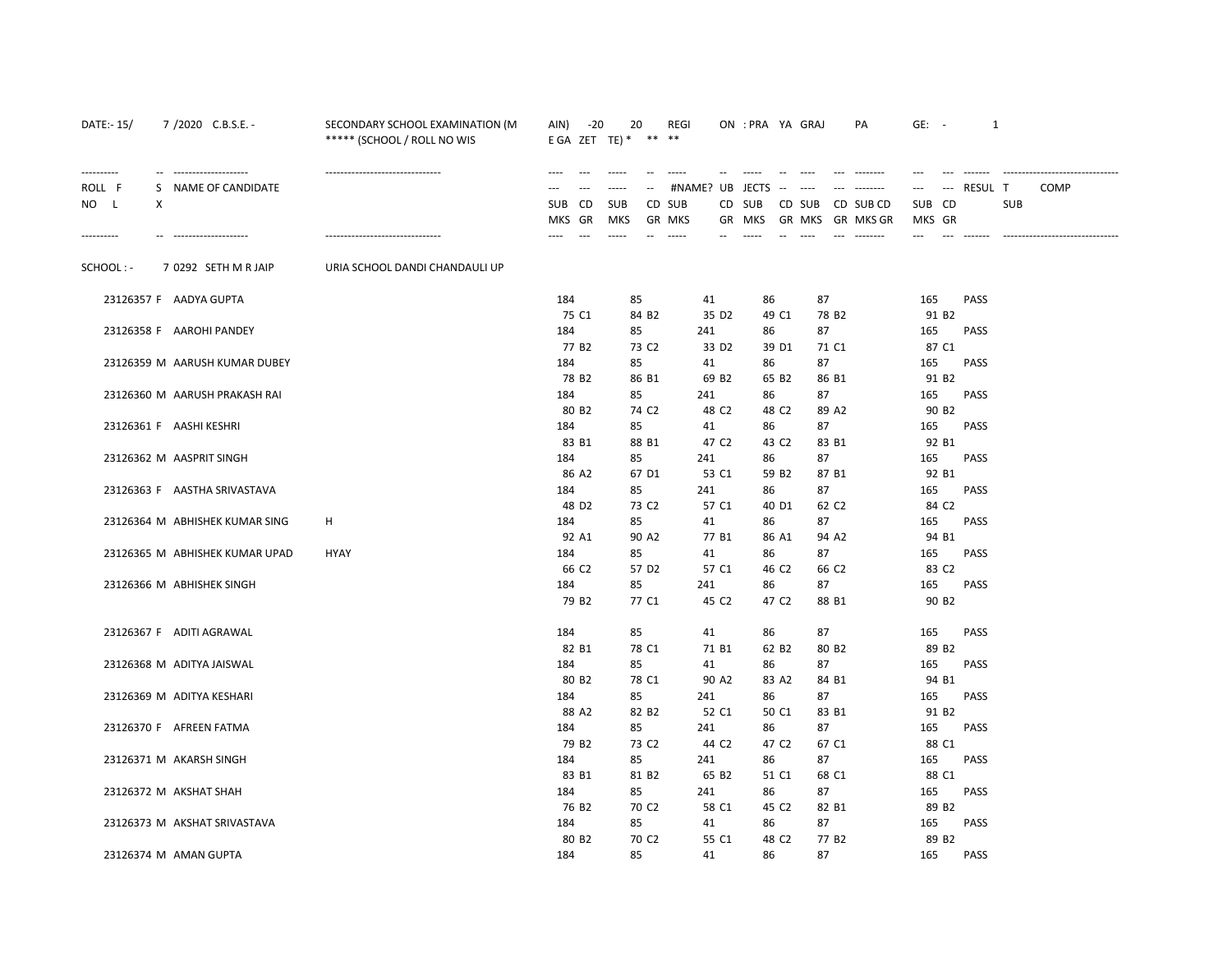|                                        |                                  | 82 B1             | 87 B1               | 49 C <sub>2</sub>                                                                                                                                                                                                                                                                                                                                                                                                                                    | 60 B <sub>2</sub>       | 94 A2                                                                                                           | 93 B1             |             |            |                                 |     |
|----------------------------------------|----------------------------------|-------------------|---------------------|------------------------------------------------------------------------------------------------------------------------------------------------------------------------------------------------------------------------------------------------------------------------------------------------------------------------------------------------------------------------------------------------------------------------------------------------------|-------------------------|-----------------------------------------------------------------------------------------------------------------|-------------------|-------------|------------|---------------------------------|-----|
| 23126375 M AMAN GUPTA                  |                                  | 184               | 85                  | 41                                                                                                                                                                                                                                                                                                                                                                                                                                                   | 86                      | 87                                                                                                              | 165               | <b>PASS</b> |            |                                 |     |
|                                        |                                  | 68 C <sub>2</sub> | 81 B <sub>2</sub>   | 68 B <sub>2</sub>                                                                                                                                                                                                                                                                                                                                                                                                                                    | 62 B <sub>2</sub>       | 78 B <sub>2</sub>                                                                                               | 88 C1             |             |            |                                 |     |
| 23126376 M AMAN YADAV                  |                                  | 184               | 85                  | 41                                                                                                                                                                                                                                                                                                                                                                                                                                                   | 86                      | 87                                                                                                              | 165               | PASS        |            |                                 |     |
|                                        |                                  | 87 A2             | 88 B1               | 84 A2                                                                                                                                                                                                                                                                                                                                                                                                                                                | 85 A1                   | 95 A1                                                                                                           | 96 A2             |             |            |                                 |     |
|                                        |                                  |                   |                     |                                                                                                                                                                                                                                                                                                                                                                                                                                                      |                         |                                                                                                                 |                   |             |            |                                 |     |
| 23126377 F ANAM ANSARI                 |                                  | 184               | 85                  | 241                                                                                                                                                                                                                                                                                                                                                                                                                                                  | 86                      | 87                                                                                                              | 165               | PASS        |            |                                 |     |
|                                        |                                  | 69 C1             | 71 C <sub>2</sub>   | 34 D <sub>2</sub>                                                                                                                                                                                                                                                                                                                                                                                                                                    | 33 D <sub>2</sub>       | 55 D1                                                                                                           | 84 C <sub>2</sub> |             |            |                                 |     |
| 23126378 F ANANYA BARANWAL             |                                  | 184               | 85                  | 241                                                                                                                                                                                                                                                                                                                                                                                                                                                  | 86                      | 87                                                                                                              | 165               | <b>PASS</b> |            |                                 |     |
|                                        |                                  | 79 B <sub>2</sub> | 78 C1               | 49 C <sub>2</sub>                                                                                                                                                                                                                                                                                                                                                                                                                                    | 33 D <sub>2</sub>       | 69 C1                                                                                                           | 86 C1             |             |            |                                 |     |
| 23126379 M ANIMESH PANJA               |                                  | 184               | 85                  | 241                                                                                                                                                                                                                                                                                                                                                                                                                                                  | 86                      | 87                                                                                                              | 165               | PASS        |            |                                 |     |
|                                        |                                  | 72 C1             | 68 D1               | 35 D <sub>2</sub>                                                                                                                                                                                                                                                                                                                                                                                                                                    | 33 D <sub>2</sub>       | 76 B <sub>2</sub>                                                                                               | 85 C <sub>2</sub> |             |            |                                 |     |
|                                        |                                  |                   |                     |                                                                                                                                                                                                                                                                                                                                                                                                                                                      |                         |                                                                                                                 |                   |             |            |                                 |     |
| 7 /2020 C.B.S.E. -<br>DATE:-15/        | SECONDARY SCHOOL EXAMINATION (M  | $-20$<br>AIN)     | 20                  | REGI                                                                                                                                                                                                                                                                                                                                                                                                                                                 | ON : PRA YA GRAJ        | PA                                                                                                              | $GE: -$           | 2           |            |                                 |     |
|                                        | ***** (SCHOOL /                  |                   | ROL LN OWIS E GAZET |                                                                                                                                                                                                                                                                                                                                                                                                                                                      | $TE$ ) *** **           |                                                                                                                 |                   |             |            |                                 |     |
|                                        |                                  |                   |                     |                                                                                                                                                                                                                                                                                                                                                                                                                                                      |                         |                                                                                                                 |                   |             |            |                                 |     |
| ----------<br>-- --------------------- | -------------------------------- | $-$<br>$---$      | $- - - - -$         | $\begin{array}{ccc} \mathbf{1} & \mathbf{1} & \mathbf{1} & \mathbf{1} & \mathbf{1} & \mathbf{1} & \mathbf{1} & \mathbf{1} & \mathbf{1} & \mathbf{1} & \mathbf{1} & \mathbf{1} & \mathbf{1} & \mathbf{1} & \mathbf{1} & \mathbf{1} & \mathbf{1} & \mathbf{1} & \mathbf{1} & \mathbf{1} & \mathbf{1} & \mathbf{1} & \mathbf{1} & \mathbf{1} & \mathbf{1} & \mathbf{1} & \mathbf{1} & \mathbf{1} & \mathbf{1} & \mathbf{1} & \mathbf$<br>$\overline{a}$ | $---$                   | $\mathcal{L}_{\mathcal{L}} = \mathcal{L}_{\mathcal{L}} = \mathcal{L}_{\mathcal{L}} = \mathcal{L}_{\mathcal{L}}$ | $---$<br>$-$      | --------    |            | ------------------------------- |     |
| ROLL F<br>S NAME OF CANDIDATE          |                                  |                   | $- - - - -$         | -- #NAME? UB JECTS -- ----                                                                                                                                                                                                                                                                                                                                                                                                                           |                         |                                                                                                                 | $\overline{a}$    | --- RESUL T |            | <b>COMP</b>                     |     |
| NO L<br>X                              |                                  | <b>SUB</b><br>CD  | SUB                 | CD SUB                                                                                                                                                                                                                                                                                                                                                                                                                                               | CD SUB                  | CD SUB CD SUB CD                                                                                                | SUB CD            |             | <b>SUB</b> |                                 |     |
|                                        |                                  | MKS GR            | MKS                 | <b>GR MKS</b>                                                                                                                                                                                                                                                                                                                                                                                                                                        | GR MKS                  | GR MKS GR MKS GR                                                                                                | MKS GR            |             |            |                                 |     |
| -- ---------------------<br>---------- | -------------------------------  | $\sim$            | $- - - - -$         | 1.1.1.1                                                                                                                                                                                                                                                                                                                                                                                                                                              |                         | $\cdots$<br>--- --------                                                                                        |                   |             |            |                                 |     |
|                                        |                                  |                   |                     |                                                                                                                                                                                                                                                                                                                                                                                                                                                      |                         |                                                                                                                 |                   |             |            |                                 |     |
| SCHOOL: -<br>7 0292 SETH M R JAIP      | URIA SCHOOL DANDI CHANDAULI UP   |                   |                     |                                                                                                                                                                                                                                                                                                                                                                                                                                                      |                         |                                                                                                                 |                   |             |            |                                 |     |
|                                        |                                  |                   |                     |                                                                                                                                                                                                                                                                                                                                                                                                                                                      |                         |                                                                                                                 |                   |             |            |                                 |     |
| 23126380 F ANJALI SHAH                 |                                  | 184               | 85                  | 241                                                                                                                                                                                                                                                                                                                                                                                                                                                  | 86                      | 87                                                                                                              | 165               | PASS        |            |                                 |     |
|                                        |                                  | 81 B1             | 87 B1               | 39 D1                                                                                                                                                                                                                                                                                                                                                                                                                                                | 46 C <sub>2</sub>       | 85 B1                                                                                                           | 92 B1             |             |            |                                 |     |
| 23126381 M ANKIT KESHARI               |                                  | 184               | 85                  | 241                                                                                                                                                                                                                                                                                                                                                                                                                                                  | 86                      | 87                                                                                                              | 165               | <b>COMP</b> |            |                                 | 241 |
|                                        |                                  | 67 C <sub>2</sub> | 65 D1               | 26 E                                                                                                                                                                                                                                                                                                                                                                                                                                                 | 33 D <sub>2</sub>       | 66 C2                                                                                                           | 83 C <sub>2</sub> |             |            |                                 |     |
| 23126382 M ANSH JAIN                   |                                  | 184               | 85                  | 241                                                                                                                                                                                                                                                                                                                                                                                                                                                  | 86                      | 87                                                                                                              | 165               | <b>PASS</b> |            |                                 |     |
|                                        |                                  | 54 D1             | 55 D <sub>2</sub>   | 42 D1                                                                                                                                                                                                                                                                                                                                                                                                                                                | 33 D <sub>2</sub>       | 59 C <sub>2</sub>                                                                                               | 79 D1             |             |            |                                 |     |
| 23126383 F ANSHIKA YADAV               |                                  | 184               | 85                  | 41                                                                                                                                                                                                                                                                                                                                                                                                                                                   | 86                      | 87                                                                                                              | 165               | <b>PASS</b> |            |                                 |     |
|                                        |                                  | 91 A2             | 98 A1               | 80 B1                                                                                                                                                                                                                                                                                                                                                                                                                                                | 76 A2                   | 90 A2                                                                                                           | 97 A1             |             |            |                                 |     |
| 23126384 M ANSHU VERMA                 |                                  | 184               | 85                  | 41                                                                                                                                                                                                                                                                                                                                                                                                                                                   | 86                      | 87                                                                                                              | 165               | PASS        |            |                                 |     |
|                                        |                                  | 56 D1             | 70 C <sub>2</sub>   | 60 B <sub>2</sub>                                                                                                                                                                                                                                                                                                                                                                                                                                    | 46 C <sub>2</sub>       | 86 B1                                                                                                           | 88 C1             |             |            |                                 |     |
| 23126385 M ANUBHAV RAI                 |                                  | 184               | 85                  | 41                                                                                                                                                                                                                                                                                                                                                                                                                                                   | 86                      | 87                                                                                                              | 165               | <b>PASS</b> |            |                                 |     |
|                                        |                                  | 76 B <sub>2</sub> | 83 B <sub>2</sub>   | 55 C1                                                                                                                                                                                                                                                                                                                                                                                                                                                | 64 B <sub>2</sub>       | 81 B2                                                                                                           | 88 C1             |             |            |                                 |     |
| 23126386 F ANUSHIKA GUPTA              |                                  | 184               | 85                  | 241                                                                                                                                                                                                                                                                                                                                                                                                                                                  |                         | 87                                                                                                              | 165               |             |            |                                 |     |
|                                        |                                  | 79 B <sub>2</sub> | 87 B1               | 44 C <sub>2</sub>                                                                                                                                                                                                                                                                                                                                                                                                                                    | 86<br>46 C <sub>2</sub> | 76 B <sub>2</sub>                                                                                               | 90 B <sub>2</sub> | PASS        |            |                                 |     |
|                                        |                                  |                   |                     |                                                                                                                                                                                                                                                                                                                                                                                                                                                      |                         |                                                                                                                 |                   |             |            |                                 |     |
| 23126387 F ANUSHKA TIWARI              |                                  | 184               | 85                  | 41                                                                                                                                                                                                                                                                                                                                                                                                                                                   |                         |                                                                                                                 | 165               | PASS        |            |                                 |     |
|                                        |                                  | 90 A2             | 90 A2               |                                                                                                                                                                                                                                                                                                                                                                                                                                                      | 86<br>80 A2             | 87<br>95 A1                                                                                                     |                   |             |            |                                 |     |
|                                        |                                  |                   |                     | 84 A2                                                                                                                                                                                                                                                                                                                                                                                                                                                |                         |                                                                                                                 | 97 A1             |             |            |                                 |     |
| 23126388 F AQSA ADEEB ANSARI           |                                  | 184               | 85                  | 41                                                                                                                                                                                                                                                                                                                                                                                                                                                   | 86                      | 87                                                                                                              | 165               | <b>PASS</b> |            |                                 |     |
|                                        |                                  | 96 A1             | 91 A2               | 90 A2                                                                                                                                                                                                                                                                                                                                                                                                                                                | 80 A2                   | 95 A1                                                                                                           | 96 A2             |             |            |                                 |     |
| 23126389 M ARYAN KESHARI               |                                  | 184               | 85                  | 41                                                                                                                                                                                                                                                                                                                                                                                                                                                   | 86                      | 87                                                                                                              | 165               | <b>PASS</b> |            |                                 |     |
|                                        |                                  | 81 B1             | 68 D1               | 56 C1                                                                                                                                                                                                                                                                                                                                                                                                                                                | 47 C <sub>2</sub>       | 81 B <sub>2</sub>                                                                                               | 87 C1             |             |            |                                 |     |
| 23126390 M ARYAN RAI                   |                                  | 184               | 85                  | 41                                                                                                                                                                                                                                                                                                                                                                                                                                                   | 86                      | 87                                                                                                              | 165               | <b>PASS</b> |            |                                 |     |
|                                        |                                  | 85 B1             | 77 C1               | 93 A1                                                                                                                                                                                                                                                                                                                                                                                                                                                | 72 B1                   | 79 B <sub>2</sub>                                                                                               | 95 A2             |             |            |                                 |     |
| 23126391 M ASHISH KESHARI              |                                  | 184               | 85                  | 241                                                                                                                                                                                                                                                                                                                                                                                                                                                  | 86                      | 87                                                                                                              | 165               | PASS        |            |                                 |     |
|                                        |                                  | 63 C <sub>2</sub> | 74 C <sub>2</sub>   | 48 C <sub>2</sub>                                                                                                                                                                                                                                                                                                                                                                                                                                    | 45 C <sub>2</sub>       | 74 C1                                                                                                           | 86 C1             |             |            |                                 |     |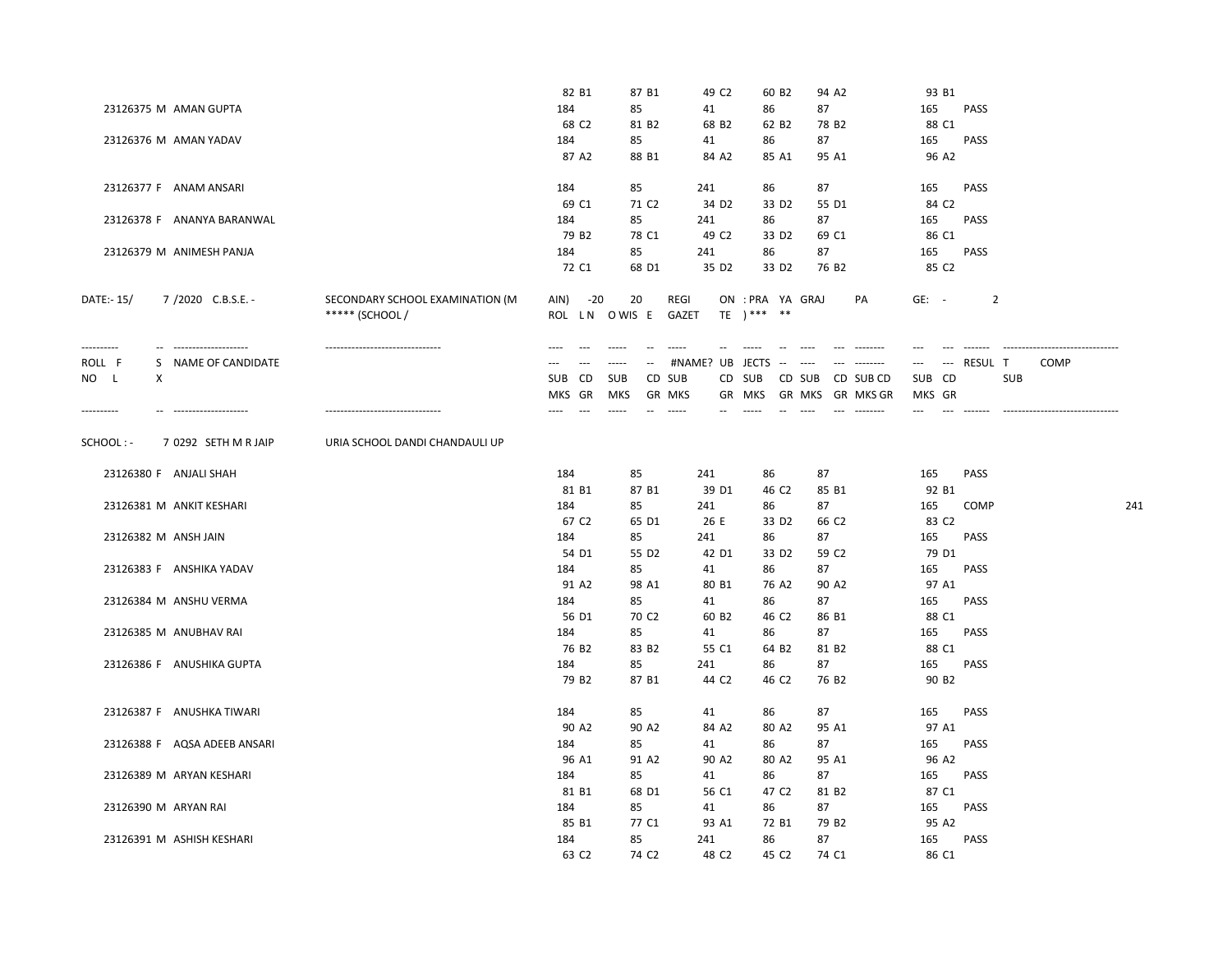|                          | 23126392 M ASHISH KUMAR CHAUDH | ARY                                                                                 | 184                     | 85                   | 241                     | 86                                | 87                                                                                                                           | 165               | <b>PASS</b>                                       |
|--------------------------|--------------------------------|-------------------------------------------------------------------------------------|-------------------------|----------------------|-------------------------|-----------------------------------|------------------------------------------------------------------------------------------------------------------------------|-------------------|---------------------------------------------------|
|                          |                                |                                                                                     | 62 C <sub>2</sub>       | 71 C <sub>2</sub>    | 44 C <sub>2</sub>       | 33 D <sub>2</sub>                 | 63 C <sub>2</sub>                                                                                                            | 84 C2             |                                                   |
|                          | 23126393 F ASHRA PARVEEN       |                                                                                     | 184                     | 85                   | 241                     | 86                                | 87                                                                                                                           | 165               | PASS                                              |
|                          |                                |                                                                                     | 70 C1                   | 66 D1                | 33 D <sub>2</sub>       | 34 D <sub>2</sub>                 | 67 C1                                                                                                                        | 86 C1             |                                                   |
| 23126394 M ASHUTOSH ROY  |                                |                                                                                     | 184                     | 85                   | 41                      | 86                                | 87                                                                                                                           | 165               | <b>PASS</b>                                       |
|                          |                                |                                                                                     | 65 C <sub>2</sub>       | 63 D1                | 47 C <sub>2</sub>       | 45 C2                             | 81 B <sub>2</sub><br>87                                                                                                      | 85 C <sub>2</sub> |                                                   |
|                          | 23126395 M ATUL KUMAR SINGH    |                                                                                     | 184                     | 85                   | 41                      | 86                                |                                                                                                                              | 165               | <b>PASS</b>                                       |
| 23126396 F AYESHA AMBER  |                                |                                                                                     | 95 A1<br>184            | 94 A1<br>85          | 90 A2<br>241            | 80 A2<br>86                       | 95 A1<br>87                                                                                                                  | 98 A1<br>165      | PASS                                              |
|                          |                                |                                                                                     | 80 B <sub>2</sub>       | 85 B <sub>2</sub>    | 52 C1                   | 53 C1                             | 85 B1                                                                                                                        | 90 B <sub>2</sub> |                                                   |
|                          |                                |                                                                                     |                         |                      |                         |                                   |                                                                                                                              |                   |                                                   |
| 23126397 M AYUSH KUMAR   |                                |                                                                                     | 184                     | 85                   | 241                     | 86                                | 87                                                                                                                           | 165               | <b>PASS</b>                                       |
|                          |                                |                                                                                     | 69 C1                   | 61 D1                | 33 D <sub>2</sub>       | 41 D1                             | 75 B <sub>2</sub>                                                                                                            | 84 C <sub>2</sub> |                                                   |
| 23126398 F AYUSHI YADAV  |                                |                                                                                     | 184                     | 85                   | 241                     | 86                                | 87                                                                                                                           | 165               | PASS                                              |
|                          |                                |                                                                                     | 62 C <sub>2</sub>       | 68 D1                | 33 D <sub>2</sub>       | 38 D1                             | 58 D1                                                                                                                        | 82 C <sub>2</sub> |                                                   |
|                          | 23126399 M AYUSHMAAN PATHAK    |                                                                                     | 184                     | 85                   | 41                      | 86                                | 87                                                                                                                           | 165               | <b>PASS</b>                                       |
|                          |                                |                                                                                     | 79 B <sub>2</sub>       | 83 B <sub>2</sub>    | 81 A2                   | 77 A2                             | 75 B <sub>2</sub>                                                                                                            | 90 B <sub>2</sub> |                                                   |
|                          | 23126400 M BRIJ RAJ PANDEY     |                                                                                     | 184                     | 85                   | 41                      | 86                                | 87                                                                                                                           | 165               | <b>PASS</b>                                       |
|                          |                                |                                                                                     | 80 B <sub>2</sub>       | 78 C1                | 62 B <sub>2</sub>       | 62 B <sub>2</sub>                 | 76 B <sub>2</sub>                                                                                                            | 88 C1             |                                                   |
|                          | 23126401 F BUSHRA FATIMA       |                                                                                     | 184                     | 85                   | 241                     | 86                                | 87                                                                                                                           | 165               | <b>PASS</b>                                       |
|                          |                                |                                                                                     | 90 A2                   | 92 A2                | 40 D1                   | 42 C <sub>2</sub>                 | 81 B2                                                                                                                        | 94 B1             |                                                   |
|                          | 23126402 M DANVEER SINGH GANDH | $\mathbf{1}$                                                                        | 184                     | 85                   | 241                     | 86                                | 87                                                                                                                           | 165               | <b>PASS</b>                                       |
|                          |                                |                                                                                     | 67 C <sub>2</sub>       | 50 D <sub>2</sub>    | 33 D <sub>2</sub>       | 39 D1                             | 63 C <sub>2</sub>                                                                                                            | 82 C <sub>2</sub> |                                                   |
| DATE:- 15/<br>---------- | 7/2020 C.B.S.E. -              | SECONDARY SCHOOL EXAMINATION (M<br>***** (SCHOOL /<br>----------------------------- | $-20$<br>AIN)<br>ROL LN | 20<br>O WIS E        | REGI<br>GAZET<br>-----  | ON : PRA YA GRAJ<br>$TE$ ) *** ** | PA                                                                                                                           | $GE: -$           | 3                                                 |
| ROLL F                   | S NAME OF CANDIDATE            |                                                                                     | $---$<br>$---$          | $\sim$<br>$\cdots$   | #NAME? UB JECTS -- ---- |                                   | $\label{eq:1} \begin{array}{lll} \mathcal{L}_{\text{max}} & \mathcal{L}_{\text{max}} & \mathcal{L}_{\text{max}} \end{array}$ | $\cdots$          | --- RESUL T<br><b>COMP</b>                        |
| NO L<br>X                |                                |                                                                                     | CD<br><b>SUB</b>        | <b>SUB</b><br>CD SUB |                         | CD SUB                            | CD SUB CD SUB CD                                                                                                             | SUB CD            | <b>SUB</b>                                        |
|                          |                                |                                                                                     | MKS GR                  | MKS<br>GR MKS        |                         | GR MKS                            | GR MKS GR MKS GR                                                                                                             | MKS GR            |                                                   |
| ----------               | -------------------            |                                                                                     | $-$                     | $- - - - -$          | -----                   |                                   | $\begin{array}{ccc} - & - & - & - & - & - & - \\ & - & - & - & - & - \\ & - & - & - & - & - \end{array}$                     | $---$             | $- - - - - - -$<br>------------------------------ |
| SCHOOL : -               | 7 0292 SETH M R JAIP           | URIA SCHOOL DANDI CHANDAULI UP                                                      |                         |                      |                         |                                   |                                                                                                                              |                   |                                                   |
|                          | 23126403 M DEVANSHU SINHA      |                                                                                     | 184                     | 85                   | 241                     | 86                                | 87                                                                                                                           | 165               | PASS                                              |
|                          |                                |                                                                                     | 75 C1                   | 76 C1                | 42 D1                   | 33 D <sub>2</sub>                 | 71 C1                                                                                                                        | 87 C1             |                                                   |
|                          | 23126404 M DHRUV KUMAR SINGH   |                                                                                     | 184                     | 85                   | 41                      | 86                                | 87                                                                                                                           | 165               | <b>PASS</b>                                       |
|                          |                                |                                                                                     | 95 A1                   | 95 A1                | 82 A2                   | 77 A2                             | 95 A1                                                                                                                        | 93 B1             |                                                   |
|                          | 23126405 M DIPANSHU CHAURASIYA |                                                                                     | 184                     | 85                   | 41                      | 86                                | 87                                                                                                                           | 165               | <b>PASS</b>                                       |
|                          |                                |                                                                                     | 68 C <sub>2</sub>       | 76 C1                | 71 B1                   | 58 B <sub>2</sub>                 | 94 A2                                                                                                                        | 93 B1             |                                                   |
|                          | 23126406 M DIVYANSHU MISHRA    |                                                                                     | 184                     | 85                   | 41                      | 86                                | 87                                                                                                                           | 165               | PASS                                              |
|                          |                                |                                                                                     | 92 A1                   | 98 A1                | 88 A2                   | 85 A1                             | 95 A1                                                                                                                        | 98 A1             |                                                   |
|                          |                                |                                                                                     |                         |                      |                         |                                   |                                                                                                                              |                   |                                                   |
| 23126407 M DIVYANSHU RAI |                                |                                                                                     | 184                     | 85                   | 41                      | 86                                | 87                                                                                                                           | 165               | PASS                                              |
|                          |                                |                                                                                     | 88 A2                   | 94 A1                | 64 B <sub>2</sub>       | 62 B <sub>2</sub>                 | 91 A2                                                                                                                        | 94 B1             |                                                   |
|                          | 23126408 F DRISHTI VISHWAKARMA |                                                                                     | 184<br>56 D1 AB         | 85                   | 241<br>AB               | 86<br>22 E<br>AB                  | 87                                                                                                                           | 165               | ER                                                |
|                          | 23126409 M EKLAVYA MOHAN AGRAW | AL                                                                                  | 184                     | 85                   | 41                      | 86                                | 87                                                                                                                           | AB<br>165         | PASS                                              |
|                          |                                |                                                                                     |                         |                      |                         |                                   |                                                                                                                              |                   |                                                   |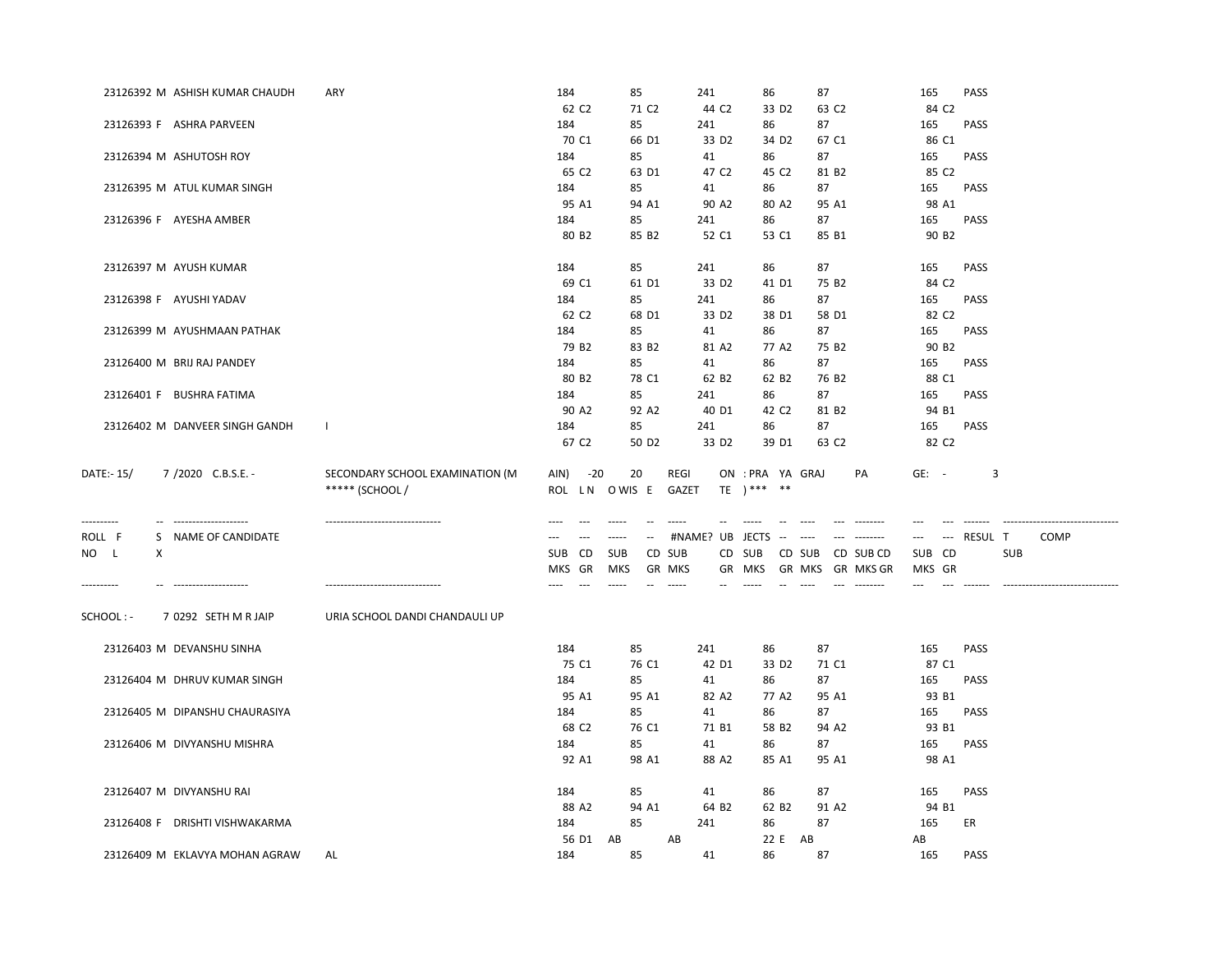|                      | 23126426 F ISHITA AGRAWAL                   |                                                    | 184<br>84 B1                 | 85<br>85 B <sub>2</sub>      | 41<br>82 A2                | 86<br>49 C1                       | 87<br>88 B1       |                  | 165<br>95 A2      | <b>PASS</b>    |                                  |     |
|----------------------|---------------------------------------------|----------------------------------------------------|------------------------------|------------------------------|----------------------------|-----------------------------------|-------------------|------------------|-------------------|----------------|----------------------------------|-----|
| SCHOOL:-             | 7 0292 SETH M R JAIP                        | URIA SCHOOL DANDI CHANDAULI UP                     |                              |                              |                            |                                   |                   |                  |                   |                |                                  |     |
|                      |                                             |                                                    | GR<br>MKS                    | MKS                          | <b>GR MKS</b><br>GR        | MKS                               |                   | GR MKS GR MKS GR | MKS GR            |                |                                  |     |
| NO L                 | Χ                                           |                                                    | CD<br>SUB                    | <b>SUB</b>                   | CD SUB<br>CD               | SUB                               | CD SUB            | CD SUB CD        | <b>SUB</b><br>CD  |                | <b>SUB</b>                       |     |
| ----------<br>ROLL F | --------------------<br>S NAME OF CANDIDATE | -------------------------------                    | $-$<br>---<br>$\overline{a}$ | $-$<br>$\sim$<br>$- - - - -$ | $\frac{1}{2}$<br>#NAME? UB | JECTS<br>$\sim$                   | $\cdots$          | --------         | $\cdots$          | --- RESUL T    | -----------------<br><b>COMP</b> |     |
| DATE:-15/            | 7/2020 C.B.S.E. -                           | SECONDARY SCHOOL EXAMINATION (M<br>***** (SCHOOL / | $-20$<br>AIN)<br>ROL LN      | 20<br>O WIS E                | <b>REGI</b><br>GAZET       | ON : PRA YA GRAJ<br>$TE$ ) *** ** |                   | PA               | $GE: -$           | $\overline{4}$ |                                  |     |
|                      |                                             |                                                    | 61 C <sub>2</sub>            | 68 D1                        | 36 D1                      | 33 D <sub>2</sub>                 | 61 C <sub>2</sub> |                  | 82 C <sub>2</sub> |                |                                  |     |
|                      | 23126425 M ISHAN JAISWAL                    |                                                    | 91 A2<br>184                 | 86 B1<br>85                  | 99 A1<br>241               | 78 A2<br>86                       | 100 A1<br>87      |                  | 99 A1<br>165      | PASS           |                                  |     |
|                      | 23126424 M ISHAN DISHAWAL                   |                                                    | 184                          | 85                           | 41                         | 86                                | 87                |                  | 165               | PASS           |                                  |     |
|                      |                                             |                                                    | 92 A1                        | 83 B <sub>2</sub>            | 71 B1                      | 62 B <sub>2</sub>                 | 85 B1             |                  | 93 B1             |                |                                  |     |
|                      | 23126423 M ISHAN DHAWAN                     |                                                    | 184                          | 85                           | 41                         | 86                                | 87                |                  | 165               | <b>PASS</b>    |                                  |     |
|                      |                                             |                                                    | 86 A2                        | 98 A1                        | 95 A1                      | 88 A1                             | 93 A <sub>2</sub> |                  | 98 A1             |                |                                  |     |
|                      | 23126422 M INDAL YADAV                      |                                                    | 71 C1<br>184                 | 33 D <sub>2</sub><br>85      | 25 E<br>41                 | 33 D <sub>2</sub><br>86           | 72 C1<br>87       |                  | 80 D1<br>165      | <b>PASS</b>    |                                  |     |
|                      | 23126421 M IMAZ KHAN                        |                                                    | 184                          | 85                           | 241                        | 86                                | 87                |                  | 165               | <b>COMP</b>    |                                  | 241 |
|                      |                                             |                                                    | 82 B1                        | 62 D1                        | 44 C <sub>2</sub>          | 44 C <sub>2</sub>                 | 73 C1             |                  | 88 C1             |                |                                  |     |
|                      | 23126420 M HUSSAIN AHMAD ANSAR              | $\mathbf{I}$                                       | 184                          | 85                           | 241                        | 86                                | 87                |                  | 165               | <b>PASS</b>    |                                  |     |
|                      |                                             |                                                    | 81 B1                        | 97 A1                        | 61 B <sub>2</sub>          | 82 A2                             | 93 A2             |                  | 97 A1             |                |                                  |     |
|                      | 23126419 M HIMANSHU SINGH YADA              | $\vee$                                             | 184                          | 85                           | 41                         | 86                                | 87                |                  | 165               | <b>PASS</b>    |                                  |     |
|                      | 23126418 M HARSH KESHARI                    |                                                    | 184<br>92 A1                 | 85<br>88 B1                  | 41<br>97 A1                | 86<br>82 A2                       | 87<br>92 A2       |                  | 165<br>98 A1      | <b>PASS</b>    |                                  |     |
|                      |                                             |                                                    | 90 A2                        | 87 B1                        | 95 A1                      | 81 A2                             | 93 A2             |                  | 97 A1             |                |                                  |     |
|                      | 23126417 M HARSH KESHARI                    |                                                    | 184                          | 85                           | 241                        | 86                                | 87                |                  | 165               | PASS           |                                  |     |
|                      |                                             |                                                    | 75 C1                        | 75 C <sub>2</sub>            | 45 C <sub>2</sub>          | 57 B <sub>2</sub>                 | 72 C1             |                  | 88 C1             |                |                                  |     |
|                      | 23126416 M HARSH JAISWAL                    |                                                    | 184                          | 85                           | 41                         | 86                                | 87                |                  | 165               | <b>PASS</b>    |                                  |     |
|                      |                                             |                                                    | 91 A2                        | 83 B <sub>2</sub>            | 84 A2                      | 84 A2                             | 86 B1             |                  | 95 A2             |                |                                  |     |
|                      | 23126415 M HANZALA                          |                                                    | 184                          | 85                           | 41                         | 86                                | 87                |                  | 165               | PASS           |                                  |     |
|                      |                                             |                                                    | 91 A2                        | 86 B1                        | 99 A1                      | 89 A1                             | 95 A1             |                  | 98 A1             |                |                                  |     |
|                      | 23126414 F GUL E RANA                       |                                                    | 93 A1<br>184                 | 96 A1<br>85                  | 92 A1<br>241               | 89 A1<br>86                       | 95 A1<br>87       |                  | 98 A1<br>165      | <b>PASS</b>    |                                  |     |
|                      | 23126413 M GAUTAM AGRAWAL                   |                                                    | 184                          | 85                           | 41                         | 86                                | 87                |                  | 165               | PASS           |                                  |     |
|                      |                                             |                                                    | 91 A2                        | 92 A2                        | 83 A2                      | 89 A1                             | 96 A1             |                  | 97 A1             |                |                                  |     |
|                      | 23126412 M GANGADHAR                        |                                                    | 184                          | 85                           | 41                         | 86                                | 87                |                  | 165               | <b>PASS</b>    |                                  |     |
|                      |                                             |                                                    | 87 A2                        | 87 B1                        | 94 A1                      | 68 B1                             | 95 A1             |                  | 97 A1             |                |                                  |     |
|                      | 23126411 F FATIMA ZEHRA                     |                                                    | 184                          | 85                           | 241                        | 86                                | 87                |                  | 165               | PASS           |                                  |     |
|                      | 23126410 M FARHAN RAZA                      |                                                    | 58 D1                        | 60 D1                        | 25 E                       | 33 D <sub>2</sub>                 | 49 D <sub>2</sub> |                  | 80 D1             |                |                                  |     |
|                      |                                             |                                                    | 87 A2<br>184                 | 88 B1<br>85                  | 50 C <sub>2</sub><br>241   | 70 B1<br>86                       | 93 A2<br>87       |                  | 94 B1<br>165      | <b>COMP</b>    |                                  | 241 |
|                      |                                             |                                                    |                              |                              |                            |                                   |                   |                  |                   |                |                                  |     |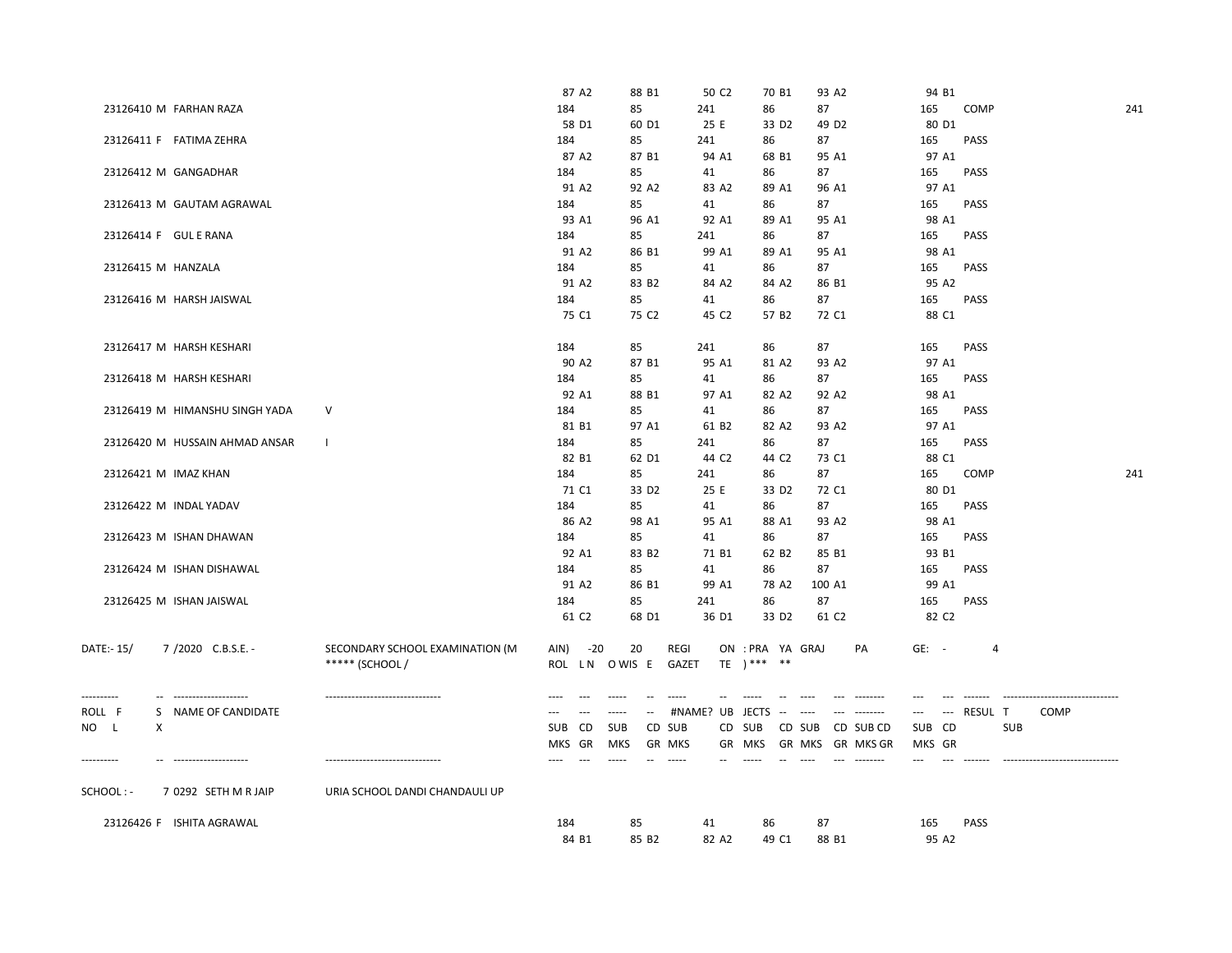|            | 23126427 F JAISVI JAISWAL      |                                 | 184               | 85                | 241               | 86                | 87                | 165               | <b>PASS</b> |
|------------|--------------------------------|---------------------------------|-------------------|-------------------|-------------------|-------------------|-------------------|-------------------|-------------|
|            |                                |                                 | 69 C1             | 58 D1             | 47 C <sub>2</sub> | 45 C2             | 61 C <sub>2</sub> | 83 C <sub>2</sub> |             |
|            | 23126428 M JASMEET SINGH       |                                 | 184               | 85                | 41                | 86                | 87                | 165               | PASS        |
|            |                                |                                 | 79 B <sub>2</sub> | 89 B1             | 77 B1             | 70 B1             | 82 B1             | 94 B1             |             |
|            | 23126429 M JEET PRATAP SINGH   |                                 | 184               | 85                | 41                | 86                | 87                | 165               | <b>PASS</b> |
|            |                                |                                 | 86 A2             | 86 B1             | 83 A2             | 85 A1             | 88 B1             | 95 A2             |             |
|            | 23126430 M KANISHKA SINGH      |                                 | 184               | 85                | 41                | 86                | 87                | 165               | PASS        |
|            |                                |                                 | 83 B1             | 83 B <sub>2</sub> | 82 A2             | 66 B1             | 79 B <sub>2</sub> | 91 B <sub>2</sub> |             |
|            | 23126431 M KARTIKEYA DWIVEDI   |                                 | 184               | 85                | 41                | 86                | 87                | 165               | <b>PASS</b> |
|            |                                |                                 | 89 A2             | 90 A <sub>2</sub> | 72 B1             | 68 B1             | 74 C1             | 93 B1             |             |
|            | 23126432 F KASHISH SINGH       |                                 | 184               | 85                | 241               | 86                | 87                | 165               | PASS        |
|            |                                |                                 | 79 B <sub>2</sub> | 83 B <sub>2</sub> | 75 B1             | 55 C1             | 87 B1             | 92 B1             |             |
|            | 23126433 F KESAR KHANDELWAL    |                                 | 184               | 85                | 41                | 86                | 87                | 165               | PASS        |
|            |                                |                                 | 94 A1             | 89 B1             | 75 B1             | 78 A2             | 93 A2             | 97 A1             |             |
|            | 23126434 F KHATOON E JANNAT AL | AM                              | 184               | 85                | 241               | 86                | 87                | 165               | PASS        |
|            |                                |                                 | 90 A2             | 88 B1             | 69 B <sub>2</sub> | 61 B2             | 85 B1             | 95 A2             |             |
|            | 23126435 F KHUSHI JAISWAL      |                                 | 184               | 85                | 241               | 86                | 87                | 165               | PASS        |
|            |                                |                                 | 66 C <sub>2</sub> | 70 C <sub>2</sub> | 65 B <sub>2</sub> | 45 C <sub>2</sub> | 80 B <sub>2</sub> | 87 C1             |             |
|            | 23126436 F KHWAISH JAISWAL     |                                 | 184               | 85                | 241               | 86                | 87                | 165               | PASS        |
|            |                                |                                 | 85 B1             | 89 B1             | 70 B1             | 59 B <sub>2</sub> | 77 B <sub>2</sub> | 93 B1             |             |
|            |                                |                                 |                   |                   |                   |                   |                   |                   |             |
|            | 23126437 F KUMKUM GUPTA        |                                 | 184               | 85                | 41                | 86                | 87                | 165               | PASS        |
|            |                                |                                 | 81 B1             | 92 A2             | 89 A2             | 88 A1             | 90 A2             | 96 A2             |             |
|            | 23126438 M KUSHAGRA AGRAWAL    |                                 | 184               | 85                | 241               | 86                | 87                | 165               | PASS        |
|            |                                |                                 | 52 D1             | 65 D1             | 33 D <sub>2</sub> | 33 D <sub>2</sub> | 53 D1             | 80 D1             |             |
|            | 23126439 M KUSHAGRA CHAURASIA  |                                 | 184               | 85                | 241               | 86                | 87                | 165               | <b>PASS</b> |
|            |                                |                                 | 91 A2             | 87 B1             | 90 A2             | 81 A2             | 81 B <sub>2</sub> | 96 A2             |             |
|            | 23126440 M LAKSHYA YADAV       |                                 | 184               | 85                | 41                | 86                | 87                | 165               | PASS        |
|            |                                |                                 | 90 A2             | 80 C1             | 74 B1             | 59 B <sub>2</sub> | 73 C1             | 90 B <sub>2</sub> |             |
|            | 23126441 M MANAV KUMAR         |                                 | 184               | 85                | 41                | 86                | 87                | 165               | <b>PASS</b> |
|            |                                |                                 | 63 C <sub>2</sub> | 68 D1             | 47 C <sub>2</sub> | 39 D1             | 60 C2             | 82 C <sub>2</sub> |             |
|            | 23126442 F MANSI KAPOOR        |                                 | 184               | 85                | 241               |                   | 87                | 165               | PASS        |
|            |                                |                                 | 92 A1             |                   | 49 C <sub>2</sub> | 86                |                   | 92 B1             |             |
|            |                                |                                 |                   | 92 A2             |                   | 70 B1             | 78 B <sub>2</sub> |                   |             |
|            | 23126443 F MANYA AGARWAL       |                                 | 184               | 85                | 241               | 86                | 87                | 165<br>97 A1      | PASS        |
|            |                                |                                 | 92 A1             | 91 A <sub>2</sub> | 85 A2             | 88 A1             | 95 A1             |                   |             |
|            | 23126444 F MARIYAM FATIMA      |                                 | 184               | 85                | 241               | 86                | 87                | 165               | <b>PASS</b> |
|            |                                |                                 | 77 B <sub>2</sub> | 81 B <sub>2</sub> | 47 C <sub>2</sub> | 53 C1             | 63 C2             | 88 C1             |             |
|            | 23126445 M MAYANK SINGH        |                                 | 184               | 85                | 41                | 86                | 87                | 165               | PASS        |
|            |                                |                                 | 85 B1             | 74 C <sub>2</sub> | 57 C1             | 49 C1             | 69 C1             | 87 C1             |             |
|            | 23126446 M MD AFZAL ALAM       |                                 | 184               | 85                | 241               | 86                | 87                | 165               | <b>PASS</b> |
|            |                                |                                 | 73 C1             | 54 D <sub>2</sub> | 65 B <sub>2</sub> | 33 D <sub>2</sub> | 52 D1             | 84 C <sub>2</sub> |             |
|            |                                |                                 |                   |                   |                   |                   |                   |                   |             |
|            | 23126447 M MD ARSLAN           |                                 | 184               | 85                | 241               | 86                | 87                | 165               | PASS        |
|            |                                |                                 | 78 B <sub>2</sub> | 74 C <sub>2</sub> | 39 D1             | 36 D1             | 53 D1             | 84 C <sub>2</sub> |             |
|            | 23126448 M MEET JAISWAL        |                                 | 184               | 85                | 241               | 86                | 87                | 165               | PASS        |
|            |                                |                                 | 76 B <sub>2</sub> | 47 D <sub>2</sub> | 44 C <sub>2</sub> | 35 D1             | 43 D <sub>2</sub> | 79 D1             |             |
|            |                                |                                 |                   |                   |                   |                   |                   |                   |             |
| DATE:- 15/ | 7/2020 C.B.S.E. -              | SECONDARY SCHOOL EXAMINATION (M | AIN)<br>$-20$     | 20                | REGI              | ON : PRA YA GRAJ  | PA                | $GE: -$           | 5           |
|            |                                | ***** (SCHOOL /                 | ROL LN OWIS E     |                   | GAZET             | TE $)***$ **      |                   |                   |             |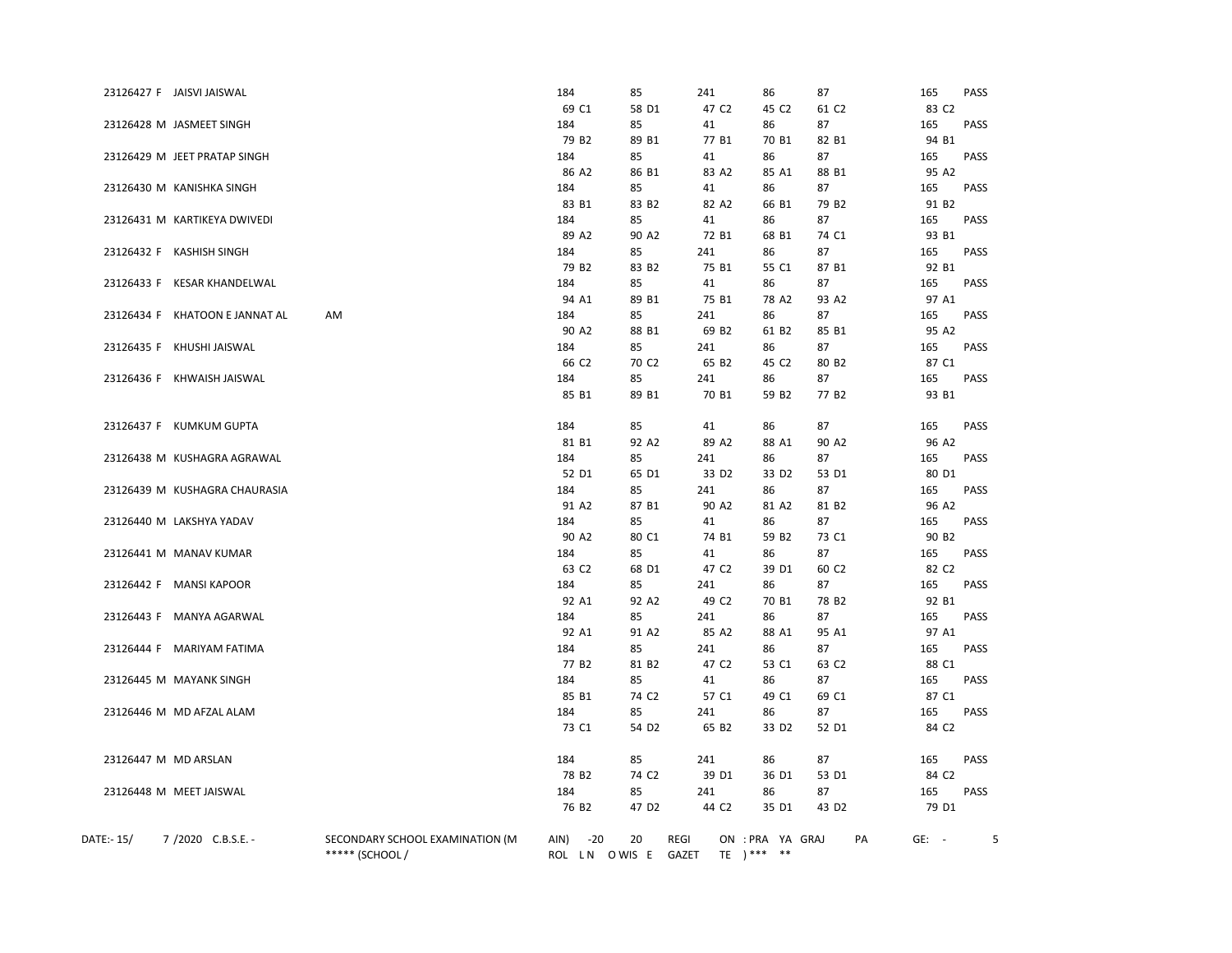| ---------- |                        | --------------------           | -------------------------------- | $-$<br>----                                 | $\cdots$                 | $- -$             | $- - - - -$             |                   | $- - - - -$       | $---$            | $- - - - - - - -$             | $---$                | $---$             | $- - - - - - -$   |            | ------------------------------- |
|------------|------------------------|--------------------------------|----------------------------------|---------------------------------------------|--------------------------|-------------------|-------------------------|-------------------|-------------------|------------------|-------------------------------|----------------------|-------------------|-------------------|------------|---------------------------------|
| ROLL F     |                        | S NAME OF CANDIDATE            |                                  |                                             |                          |                   | #NAME? UB JECTS         |                   |                   | $---$            |                               |                      | ---               | RESUL T           |            | <b>COMP</b>                     |
| NO L       | Χ                      |                                |                                  | <b>SUB</b><br><b>CD</b><br>GR<br><b>MKS</b> | <b>SUB</b><br><b>MKS</b> |                   | CD SUB<br><b>GR MKS</b> |                   | CD SUB<br>GR MKS  | CD SUB<br>GR MKS | CD SUB CD<br><b>GR MKS GR</b> | <b>SUB</b><br>MKS GR | CD                |                   | <b>SUB</b> |                                 |
| ---------- |                        | --------------------           | -------------------------------- |                                             | $- - - - -$              |                   | -----                   |                   |                   |                  |                               | ---                  |                   | $- - - - - - - -$ |            |                                 |
| SCHOOL: -  |                        | 7 0292 SETH M R JAIP           | URIA SCHOOL DANDI CHANDAULI UP   |                                             |                          |                   |                         |                   |                   |                  |                               |                      |                   |                   |            |                                 |
|            |                        | 23126449 M MOHAMMAD ANAS KHAN  |                                  | 184                                         |                          | 85                | 241                     |                   | 86                | 87               |                               | 165                  |                   | PASS              |            |                                 |
|            |                        |                                |                                  | 77 B2                                       |                          | 66 D1             |                         | 37 D1             | 38 D1             |                  | 47 D <sub>2</sub>             |                      | 84 C <sub>2</sub> |                   |            |                                 |
|            |                        | 23126450 M MOHAMMAD HAMZA SIDD | IQUI                             | 184                                         |                          | 85                | 41                      |                   | 86                | 87               |                               | 165                  |                   | <b>PASS</b>       |            |                                 |
|            |                        |                                |                                  | 86 A2                                       |                          | 80 C1             |                         | 84 A2             | 88 A1             |                  | 83 B1                         |                      | 95 A2             |                   |            |                                 |
|            |                        | 23126451 M MOHAMMAD MEEZAN     |                                  | 184                                         |                          | 85                | 41                      |                   | 86                | 87               |                               | 165                  |                   | PASS              |            |                                 |
|            |                        |                                |                                  | 93 A1                                       |                          | 85 B <sub>2</sub> |                         | 95 A1             | 85 A1             |                  | 87 B1                         |                      | 97 A1             |                   |            |                                 |
|            |                        | 23126452 M MOHAMMAD RAZA       |                                  | 184                                         |                          | 85                | 41                      |                   | 86                | 87               |                               | 165                  |                   | PASS              |            |                                 |
|            |                        |                                |                                  | 91 A2                                       |                          | 91 A2             |                         | 87 A2             | 91 A1             |                  | 94 A2                         |                      | 97 A1             |                   |            |                                 |
|            |                        | 23126453 M MRITUNJAY TIWARI    |                                  | 184                                         |                          | 85                | 241                     |                   | 86                | 87               |                               | 165                  |                   | PASS              |            |                                 |
|            |                        |                                |                                  | 73 C1                                       |                          | 81 B <sub>2</sub> |                         | 66 B <sub>2</sub> | 52 C1             |                  | 65 C <sub>2</sub>             |                      | 88 C1             |                   |            |                                 |
|            |                        | 23126454 F MUSKAN ANSARI       |                                  | 184                                         |                          | 85                | 241                     |                   | 86                | 87               |                               | 165                  |                   | PASS              |            |                                 |
|            |                        |                                |                                  | 93 A1                                       |                          | 91 A2             |                         | 99 A1             | 86 A1             |                  | 86 B1                         |                      | 98 A1             |                   |            |                                 |
|            |                        | 23126455 F MUSKAN SINGH        |                                  | 184                                         |                          | 85                | 241                     |                   | 86                | 87               |                               | 165                  |                   | <b>PASS</b>       |            |                                 |
|            |                        |                                |                                  | 74 C1                                       |                          | 71 C <sub>2</sub> |                         | 44 C <sub>2</sub> | 51 C1             |                  | 61 C <sub>2</sub>             |                      | 86 C1             |                   |            |                                 |
|            |                        | 23126456 F NAUSHEEN FATIMA     |                                  | 184                                         |                          | 85                | 241                     |                   | 86                | 87               |                               | 165                  |                   | PASS              |            |                                 |
|            |                        |                                |                                  | 77 B <sub>2</sub>                           |                          | 80 C1             |                         | 33 D <sub>2</sub> | 36 D1             |                  | 65 C <sub>2</sub>             |                      | 87 C1             |                   |            |                                 |
|            |                        | 23126457 F NAV NIHARIKA SINGH  |                                  | 184                                         |                          | 85                |                         | 41                | 86                | 87               |                               | 165                  |                   | <b>PASS</b>       |            |                                 |
|            |                        |                                |                                  | 87 A2                                       |                          | 77 C1             |                         | 63 B <sub>2</sub> | 52 C1             |                  | 64 C <sub>2</sub>             |                      | 89 B <sub>2</sub> |                   |            |                                 |
|            | 23126458 F NIDHI SINGH |                                |                                  | 184                                         |                          | 85                | 241                     |                   | 86                | 87               |                               | 165                  |                   | <b>PASS</b>       |            |                                 |
|            |                        |                                |                                  | 80 B <sub>2</sub>                           |                          | 86 B1             |                         | 74 B1             | 68 B1             |                  | 66 C <sub>2</sub>             |                      | 90 B <sub>2</sub> |                   |            |                                 |
|            |                        | 23126459 M NIMISH AGRAWAL      |                                  | 184                                         |                          | 85                |                         | 41                | 86                | 87               |                               | 165                  |                   | <b>PASS</b>       |            |                                 |
|            |                        |                                |                                  | 95 A1                                       |                          | 98 A1             |                         | 92 A1             | 91 A1             |                  | 90 A2                         |                      | 98 A1             |                   |            |                                 |
|            |                        | 23126460 M NISHKARSH KESHARI   |                                  | 184                                         |                          | 85                | 241                     |                   | 86                | 87               |                               | 165                  |                   | <b>PASS</b>       |            |                                 |
|            |                        |                                |                                  | 70 C1                                       |                          | 59 D1             |                         | 54 C1             | 45 C <sub>2</sub> |                  | 50 D1                         |                      | 83 C <sub>2</sub> |                   |            |                                 |
|            |                        | 23126461 F NOOPUR PANDEY       |                                  | 184                                         |                          | 85                | 241                     |                   | 86                | 87               |                               | 165                  |                   | PASS              |            |                                 |
|            |                        |                                |                                  | 69 C1                                       |                          | 66 D1             |                         | 33 D <sub>2</sub> | 33 D <sub>2</sub> |                  | 48 D <sub>2</sub>             |                      | 83 C <sub>2</sub> |                   |            |                                 |
|            |                        | 23126462 F PARIDHI BARANWAL    |                                  | 184                                         |                          | 85                | 241                     |                   | 86                | 87               |                               | 165                  |                   | <b>PASS</b>       |            |                                 |
|            |                        |                                |                                  | 69 C1                                       |                          | 60 D1             |                         | 33 D <sub>2</sub> | 37 D1             |                  | 62 C <sub>2</sub>             |                      | 82 C <sub>2</sub> |                   |            |                                 |
|            |                        | 23126463 M PARV SUNEJA         |                                  | 184                                         |                          | 85                | 241                     |                   | 86                | 87               |                               | 165                  |                   | PASS              |            |                                 |
|            |                        |                                |                                  | 70 C1                                       |                          | 51 D <sub>2</sub> |                         | 37 D1             | 33 D <sub>2</sub> |                  | 59 C <sub>2</sub>             |                      | 81 D1             |                   |            |                                 |
|            |                        | 23126464 M PIYUSH SRIVASTAVA   |                                  | 184                                         |                          | 85                | 241                     |                   | 86                | 87               |                               | 165                  |                   | <b>PASS</b>       |            |                                 |
|            |                        |                                |                                  | 58 D1                                       |                          | 60 D1             |                         | 33 D <sub>2</sub> | 33 D <sub>2</sub> |                  | 37 D <sub>2</sub>             |                      | 78 D1             |                   |            |                                 |
|            |                        | 23126465 M PRADYUMN MAHESHWARI |                                  | 184                                         |                          | 85                | 241                     |                   | 86                | 87               |                               | 165                  |                   | <b>PASS</b>       |            |                                 |
|            |                        |                                |                                  | 72 C1                                       |                          | 75 C <sub>2</sub> |                         | 57 C1             | 52 C1             |                  | 75 B <sub>2</sub>             |                      | 86 C1             |                   |            |                                 |
|            |                        | 23126466 M PRAFULL KUMAR SINGH |                                  | 184                                         |                          | 85                |                         | 41                | 86                | 87               |                               | 165                  |                   | PASS              |            |                                 |
|            |                        |                                |                                  | 74 C1                                       |                          | 84 B <sub>2</sub> |                         | 76 B1             | 80 A2             |                  | 89 A2                         |                      | 90 B <sub>2</sub> |                   |            |                                 |
|            |                        | 23126467 F PRAGATI PANDEY      |                                  | 184                                         |                          | 85                | 241                     |                   | 86                | 87               |                               | 165                  |                   | <b>PASS</b>       |            |                                 |
|            |                        |                                |                                  | 79 B <sub>2</sub>                           |                          | 79 C1             |                         | 53 C1             | 53 C1             |                  | 81 B <sub>2</sub>             |                      | 90 B <sub>2</sub> |                   |            |                                 |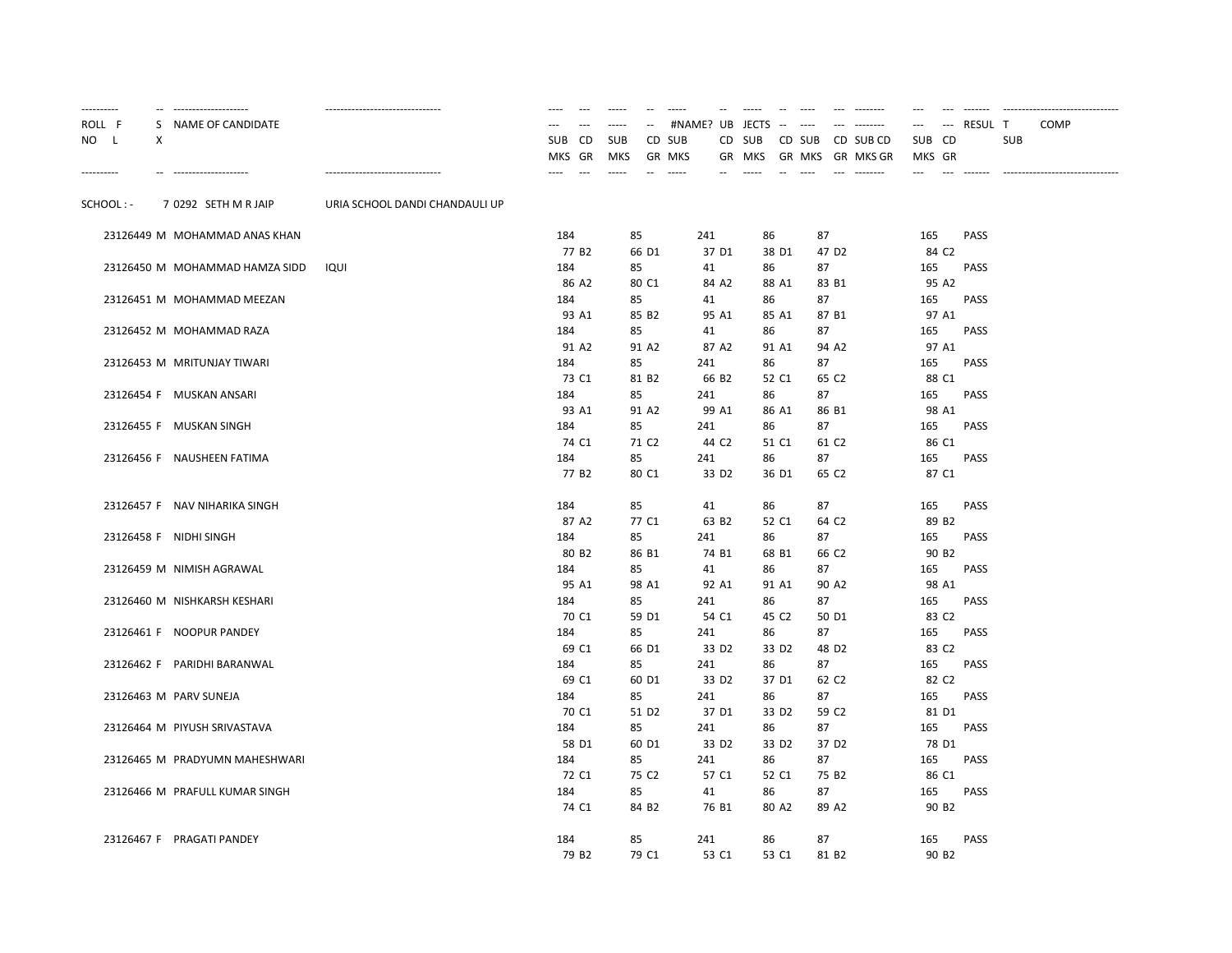|                 | 23126468 F PRAGYA SINGH        |                                 | 184                   | 85                |                                 | 41              |                   | 86               |                   | 87                |                                       | 165     |                          | PASS        |              |      |    |
|-----------------|--------------------------------|---------------------------------|-----------------------|-------------------|---------------------------------|-----------------|-------------------|------------------|-------------------|-------------------|---------------------------------------|---------|--------------------------|-------------|--------------|------|----|
|                 |                                |                                 | 82 B1                 | 91 A2             |                                 |                 | 86 A2             |                  | 87 A1             | 96 A1             |                                       |         | 97 A1                    |             |              |      |    |
|                 | 23126469 M PRAJWAL MEHROTRA    |                                 | 184                   | 85                |                                 | 41              |                   | 86               |                   | 87                |                                       | 165     |                          | <b>PASS</b> |              |      |    |
|                 |                                |                                 | 80 B <sub>2</sub>     | 79 C1             |                                 |                 | 70 B1             |                  | 61 B <sub>2</sub> | 91 A2             |                                       |         | 91 B <sub>2</sub>        |             |              |      |    |
|                 | 23126470 M PRAKHAR AGRAWAL     |                                 | 184                   | 85                |                                 | 241             |                   | 86               |                   | 87                |                                       | 165     |                          | PASS        |              |      |    |
|                 |                                |                                 | 60 D1                 | 63 D1             |                                 |                 | 47 C <sub>2</sub> |                  | 45 C <sub>2</sub> | 48 D <sub>2</sub> |                                       |         | 81 D1                    |             |              |      |    |
|                 | 23126471 M PRATYUSH SRIVASTAVA |                                 | 184                   | 85                |                                 | 41              |                   | 86               |                   | 87                |                                       | 165     |                          | <b>PASS</b> |              |      |    |
|                 |                                |                                 | 78 B <sub>2</sub>     | 72 C <sub>2</sub> |                                 |                 | 47 C <sub>2</sub> |                  | 48 C <sub>2</sub> | 78 B <sub>2</sub> |                                       |         | 88 C1                    |             |              |      |    |
| DATE:- 15/      | 7/2020 C.B.S.E. -              | SECONDARY SCHOOL EXAMINATION (M | AIN)<br>$-20$         | 20                |                                 | REGI            |                   | ON : PRA YA GRAJ |                   |                   | PA                                    | $GE: -$ |                          | 6           |              |      |    |
|                 |                                | ***** (SCHOOL /                 | ROL LN OWIS E         |                   |                                 | <b>GAZET</b>    |                   | TE $)****$ **    |                   |                   |                                       |         |                          |             |              |      |    |
| ----------      | --------------------           | ------------------------------- | $\sim$ $\sim$<br>---- | $--- -$           | $\sim$                          | $- - - - -$     |                   |                  |                   | $---$             | $- - - - - - - -$                     | ---     |                          |             |              |      |    |
| ROLL F          | S NAME OF CANDIDATE            |                                 |                       |                   | $\sim$ $\sim$                   | #NAME? UB       |                   | <b>JECTS</b>     |                   |                   |                                       | ---     | $\overline{\phantom{a}}$ | RESUL T     |              | COMP |    |
| NO L<br>X       |                                |                                 | CD<br><b>SUB</b>      | <b>SUB</b>        | CD SUB                          |                 | CD                | SUB              |                   | CD SUB            | CD SUB CD                             | SUB CD  |                          |             | <b>SUB</b>   |      |    |
| ----------      | --------------------           |                                 | GR<br>MKS             | MKS               | <b>GR MKS</b><br>$\overline{a}$ | $1 - 1 - 1 = 1$ |                   | GR MKS           |                   | GR MKS            | <b>GR MKS GR</b><br>$- - - - - - - -$ | MKS GR  |                          |             |              |      |    |
|                 |                                |                                 |                       |                   |                                 |                 |                   |                  |                   |                   |                                       |         |                          |             |              |      |    |
| SCHOOL : -      | 7 0292 SETH M R JAIP           | URIA SCHOOL DANDI CHANDAULI UP  |                       |                   |                                 |                 |                   |                  |                   |                   |                                       |         |                          |             |              |      |    |
|                 | 23126472 F PRINCY JAISWAL      |                                 | 184                   | 85                |                                 | 41              |                   | 86               |                   | 87                |                                       | 165     |                          | PASS        |              |      |    |
|                 |                                |                                 | 90 A2                 | 85 B <sub>2</sub> |                                 |                 | 66 B <sub>2</sub> |                  | 67 B1             | 77 B <sub>2</sub> |                                       |         | 94 B1                    |             |              |      |    |
|                 | 23126473 F PRIYA JAISWAL       |                                 | 184                   | 85                |                                 | 241             |                   | 86               |                   | 87                |                                       | 165     |                          | PASS        |              |      |    |
|                 |                                |                                 | 79 B <sub>2</sub>     | 89 B1             |                                 |                 | 55 C1             |                  | 56 C1             | 81 B <sub>2</sub> |                                       |         | 90 B <sub>2</sub>        |             |              |      |    |
|                 | 23126474 M PUSHKAR AGRAHARI    |                                 | 184                   | 85                |                                 | 241             |                   | 86               |                   | 87                |                                       | 165     |                          | PASS        |              |      |    |
|                 |                                |                                 | 72 C1                 | 80 C1             |                                 |                 | 59 C1             |                  | 42 C <sub>2</sub> | 65 C <sub>2</sub> |                                       |         | 88 C1                    |             |              |      |    |
|                 | 23126475 M RAJEEV VERMA        |                                 | 184                   | 85                |                                 | 241             |                   | 86               |                   | 87                |                                       | 165     |                          | <b>PASS</b> |              |      |    |
|                 |                                |                                 | 76 B <sub>2</sub>     | 78 C1             |                                 |                 | 44 C <sub>2</sub> |                  | 40 D1             | 57 D1             |                                       |         | 88 C1                    |             |              |      |    |
|                 | 23126476 M RAJVEER SINGH       |                                 | 184                   | 85                |                                 | 41              |                   | 86               |                   | 87                |                                       | 165     |                          | <b>PASS</b> |              |      |    |
|                 |                                |                                 | 85 B1                 | 88 B1             |                                 |                 | 82 A2             |                  | 64 B <sub>2</sub> | 90 A <sub>2</sub> |                                       |         | 95 A2                    |             |              |      |    |
|                 | 23126477 F RAKSHA TULSANI      |                                 | 184                   | 85                |                                 | 241             |                   | 86               |                   | 87                |                                       | 165     |                          | <b>PASS</b> |              |      |    |
|                 |                                |                                 | 74 C1                 | 80 C1             |                                 |                 | 58 C1             |                  | 38 D1             | 54 D1             |                                       |         | 86 C1                    |             |              |      |    |
|                 | 23126478 F REHNUMA KHAN        |                                 | 184                   | 85                |                                 | 241             |                   | 86               |                   | 87                |                                       | 165     |                          | PASS        |              |      |    |
|                 |                                |                                 | 60 D1                 | 70 C <sub>2</sub> |                                 |                 | 33 D <sub>2</sub> |                  | 34 D <sub>2</sub> | 37 D <sub>2</sub> |                                       |         | 79 D1                    |             |              |      |    |
| 23126479 F REVA |                                |                                 | 184                   | 85                |                                 | 241             |                   | 86               |                   | 87                |                                       | 165     |                          | <b>PASS</b> |              |      |    |
|                 |                                |                                 | 70 C1                 | 66 D1             |                                 |                 | 39 D1             |                  | 33 D <sub>2</sub> | 55 D1             |                                       |         | 83 C <sub>2</sub>        |             |              |      |    |
|                 | 23126480 M RISHABH SINGH       |                                 | 184                   | 85                |                                 | 41              |                   | 86               |                   | 87                |                                       | 165     |                          | PASS        |              |      |    |
|                 |                                |                                 | 65 C2                 | 77 C1             |                                 |                 | 51 C1             |                  | 54 C1             | 63 C <sub>2</sub> |                                       |         | 85 C2                    |             |              |      |    |
|                 | 23126481 F RIYA JAISWAL        |                                 | 184                   | 85                |                                 | 241             |                   | 86               |                   | 87                |                                       | 165     |                          | PASS        |              |      |    |
|                 |                                |                                 | 92 A1                 | 80 C1             |                                 |                 | 47 C <sub>2</sub> |                  | 52 C1             | 65 C <sub>2</sub> |                                       |         | 89 B <sub>2</sub>        |             |              |      |    |
|                 | 23126482 M ROHAN YADAV         |                                 | 184                   | 85                |                                 | 41              |                   | 86               |                   | 87                |                                       | 165     |                          | <b>PASS</b> |              |      |    |
|                 |                                |                                 | 46 D <sub>2</sub>     | 62 D1             |                                 |                 | 33 D <sub>2</sub> |                  | 33 D <sub>2</sub> | 35 D <sub>2</sub> |                                       |         | 78 D1                    |             |              |      |    |
|                 | 23126483 M RUSHAAN ZAFEER KHAN |                                 | 184                   | 85                |                                 | 41              |                   | 86               |                   | 87                |                                       | 165     |                          | <b>COMP</b> |              |      | 41 |
|                 |                                |                                 | 57 D1                 |                   | 45 D <sub>2</sub>               | 23 E            |                   |                  | 33 D <sub>2</sub> | 47 D <sub>2</sub> |                                       |         | 77 D1                    |             |              |      |    |
|                 | 23126484 M SACHIN AGRAWAL      |                                 | 184                   | 85                |                                 | 241             |                   | 86               |                   | 87                |                                       | 165     |                          | PASS        |              |      |    |
|                 |                                |                                 | 61 C <sub>2</sub>     |                   | 54 D <sub>2</sub>               |                 | 50 C <sub>2</sub> |                  | 40 D1             | 44 D <sub>2</sub> |                                       |         | 79 D1                    |             |              |      |    |
|                 | 23126485 M SAHIL KESHARI       |                                 | 184                   | 85                |                                 | 241             |                   | 86               |                   | 87                |                                       | 165     |                          |             | COMP 241 086 |      |    |
|                 |                                |                                 | 51 D1                 |                   | 48 D <sub>2</sub>               | 23 E            |                   | 24 E             |                   | 39 D <sub>2</sub> |                                       |         | 76 D1                    |             |              |      |    |
|                 |                                |                                 |                       |                   |                                 |                 |                   |                  |                   |                   |                                       |         |                          |             |              |      |    |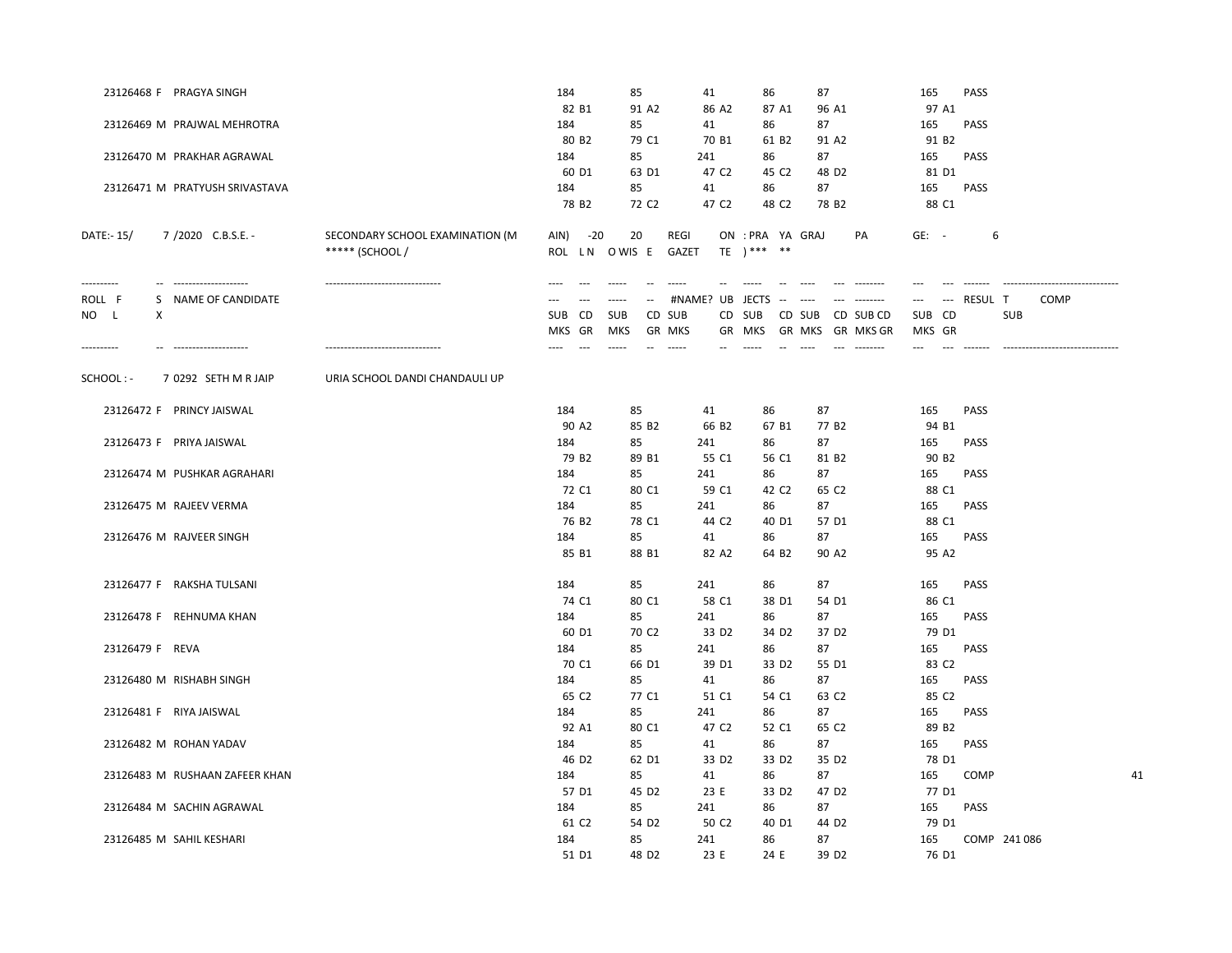|                     | 23126486 M SAMEER SINGH        |                                 | 184               | 85                        | 241               | 86                               | 87                                                                                                                                                                                                                                                                                                                                                                                                                                                                                       | PASS<br>165               |                                |
|---------------------|--------------------------------|---------------------------------|-------------------|---------------------------|-------------------|----------------------------------|------------------------------------------------------------------------------------------------------------------------------------------------------------------------------------------------------------------------------------------------------------------------------------------------------------------------------------------------------------------------------------------------------------------------------------------------------------------------------------------|---------------------------|--------------------------------|
|                     |                                |                                 | 66 C <sub>2</sub> | 79 C1                     | 72 B1             | 51 C1                            | 60 C <sub>2</sub>                                                                                                                                                                                                                                                                                                                                                                                                                                                                        | 89 B <sub>2</sub>         |                                |
|                     |                                |                                 |                   |                           |                   |                                  |                                                                                                                                                                                                                                                                                                                                                                                                                                                                                          |                           |                                |
|                     | 23126487 F SANCHITA TIWARI     |                                 | 184               | 85                        | 41                | 86                               | 87                                                                                                                                                                                                                                                                                                                                                                                                                                                                                       | PASS<br>165               |                                |
|                     |                                |                                 | 76 B <sub>2</sub> | 54 D <sub>2</sub>         | 42 D1             | 36 D1                            | 46 D <sub>2</sub>                                                                                                                                                                                                                                                                                                                                                                                                                                                                        | 80 D1                     |                                |
|                     | 23126488 F SANIYA SULTAN       |                                 | 184               | 85                        | 241               | 86                               | 87                                                                                                                                                                                                                                                                                                                                                                                                                                                                                       | 165<br><b>PASS</b>        |                                |
|                     |                                |                                 | 62 C <sub>2</sub> | 66 D1                     | 38 D1             | 40 D1                            | 43 D <sub>2</sub>                                                                                                                                                                                                                                                                                                                                                                                                                                                                        | 82 C <sub>2</sub>         |                                |
|                     | 23126489 F SANJANA YADAV       |                                 | 184               | 85                        | 41                | 86                               | 87                                                                                                                                                                                                                                                                                                                                                                                                                                                                                       | 165<br><b>PASS</b>        |                                |
|                     |                                |                                 | 71 C1             | 79 C1                     | 69 B <sub>2</sub> | 53 C1                            | 70 C1                                                                                                                                                                                                                                                                                                                                                                                                                                                                                    | 88 C1                     |                                |
|                     | 23126490 M SANSKAR JAISWAL     |                                 | 184               | 85                        | 41                | 86                               | 87                                                                                                                                                                                                                                                                                                                                                                                                                                                                                       | PASS<br>165               |                                |
|                     |                                |                                 | 68 C <sub>2</sub> | 53 D <sub>2</sub>         | 44 C <sub>2</sub> | 50 C1                            | 57 D1                                                                                                                                                                                                                                                                                                                                                                                                                                                                                    | 82 C <sub>2</sub>         |                                |
|                     | 23126491 F SANSKRITI TIWARI    |                                 | 184               | 85                        | 41                | 86                               | 87                                                                                                                                                                                                                                                                                                                                                                                                                                                                                       | PASS<br>165               |                                |
|                     |                                |                                 | 88 A2             | 91 A <sub>2</sub>         | 58 C1             | 69 B1                            | 84 B1                                                                                                                                                                                                                                                                                                                                                                                                                                                                                    | 95 A2                     |                                |
|                     | 23126492 M SAQUIB ALI ANSARI   |                                 | 184               | 85                        | 41                | 86                               | 87                                                                                                                                                                                                                                                                                                                                                                                                                                                                                       | 165<br>PASS               |                                |
|                     |                                |                                 | 87 A2             | 90 A2                     | 77 B1             | 89 A1                            | 86 B1                                                                                                                                                                                                                                                                                                                                                                                                                                                                                    | 96 A2                     |                                |
|                     | 23126493 M SARTHAK SINGH NAHAR |                                 | 184               | 85                        | 241               | 86                               | 87                                                                                                                                                                                                                                                                                                                                                                                                                                                                                       | 165<br><b>PASS</b>        |                                |
|                     |                                |                                 | 79 B <sub>2</sub> | 79 C1                     | 61 B <sub>2</sub> | 47 C <sub>2</sub>                | 60 C <sub>2</sub>                                                                                                                                                                                                                                                                                                                                                                                                                                                                        | 87 C1                     |                                |
|                     | 23126494 F SARTHIKA JAISWAL    |                                 | 184               | 85                        | 41                | 86                               | 87                                                                                                                                                                                                                                                                                                                                                                                                                                                                                       | 165<br><b>PASS</b>        |                                |
|                     |                                |                                 | 94 A1             | 93 A2                     | 90 A2             | 78 A2                            | 87 B1                                                                                                                                                                                                                                                                                                                                                                                                                                                                                    | 97 A1                     |                                |
|                     |                                |                                 |                   |                           |                   |                                  |                                                                                                                                                                                                                                                                                                                                                                                                                                                                                          |                           |                                |
| DATE:- 15/          | 7/2020 C.B.S.E. -              | SECONDARY SCHOOL EXAMINATION (M | AIN) -20          | 20                        | REGI              | ON : PRA YA GRAJ<br>TE $)***$ ** | PA                                                                                                                                                                                                                                                                                                                                                                                                                                                                                       | $GE: -$<br>$\overline{7}$ |                                |
|                     |                                | ***** (SCHOOL /                 | ROL LN OWIS E     |                           | GAZET             |                                  |                                                                                                                                                                                                                                                                                                                                                                                                                                                                                          |                           |                                |
| ----------          | -- --------------------        | ------------------------------  | $\cdots$<br>---   | $- - - - -$<br>$\sim$     |                   |                                  | $---$                                                                                                                                                                                                                                                                                                                                                                                                                                                                                    |                           | ------------------------------ |
| ROLL F              | S NAME OF CANDIDATE            |                                 | $---$<br>$---$    | $\cdots \cdots$<br>$\sim$ | #NAME? UB JECTS   | $\sim 10^{-1}$ , $\sim 10^{-1}$  | $\begin{tabular}{ll} - & - & - & - & - & - \\ & - & - & - & - \\ & - & - & - \\ & - & - & - \\ & - & - & - \\ & - & - & - \\ & - & - & - \\ & - & - & - \\ & - & - & - \\ & - & - & - \\ & - & - & - \\ & - & - & - \\ & - & - & - \\ & - & - & - \\ & - & - & - \\ & - & - & - \\ & - & - & - \\ & - & - & - \\ & - & - & - \\ & - & - & - \\ & - & - & - & - \\ & - & - & - & - \\ & - & - & - & - \\ & - & - & - & - \\ & - & - & - & - \\ & - & - & - & - \\ & - & - & - & - \\ & -$ | --- RESUL T<br>$\cdots$   | <b>COMP</b>                    |
| NO L<br>Χ           |                                |                                 | SUB CD            | <b>SUB</b><br>CD SUB      | CD SUB            |                                  | CD SUB CD SUB CD                                                                                                                                                                                                                                                                                                                                                                                                                                                                         | SUB CD<br><b>SUB</b>      |                                |
|                     |                                |                                 | MKS GR            | MKS<br><b>GR MKS</b>      | GR MKS            |                                  | GR MKS GR MKS GR                                                                                                                                                                                                                                                                                                                                                                                                                                                                         | MKS GR                    |                                |
| ---------           | -- --------------------        |                                 |                   | $- - - - -$               |                   |                                  |                                                                                                                                                                                                                                                                                                                                                                                                                                                                                          |                           |                                |
|                     |                                |                                 |                   |                           |                   |                                  |                                                                                                                                                                                                                                                                                                                                                                                                                                                                                          |                           |                                |
| SCHOOL: -           | 7 0292 SETH M R JAIP           | URIA SCHOOL DANDI CHANDAULI UP  |                   |                           |                   |                                  |                                                                                                                                                                                                                                                                                                                                                                                                                                                                                          |                           |                                |
|                     |                                |                                 |                   |                           |                   |                                  |                                                                                                                                                                                                                                                                                                                                                                                                                                                                                          |                           |                                |
| 23126495 F SATAKSHI |                                |                                 | 184               | 85                        | 41                | 86                               | 87                                                                                                                                                                                                                                                                                                                                                                                                                                                                                       | PASS<br>165               |                                |
|                     |                                |                                 | 90 A <sub>2</sub> | 90 A <sub>2</sub>         | 83 A2             | 76 A2                            | 92 A2                                                                                                                                                                                                                                                                                                                                                                                                                                                                                    | 97 A1                     |                                |
|                     | 23126496 M SATVIK KELKAR       |                                 | 184               | 85                        | 241               | 86                               | 87                                                                                                                                                                                                                                                                                                                                                                                                                                                                                       | 165<br>PASS               |                                |
|                     |                                |                                 | 90 A2             | 69 C <sub>2</sub>         | 51 C1             | 53 C1                            | 82 B1                                                                                                                                                                                                                                                                                                                                                                                                                                                                                    | 89 B <sub>2</sub>         |                                |
|                     |                                |                                 |                   |                           |                   |                                  |                                                                                                                                                                                                                                                                                                                                                                                                                                                                                          |                           |                                |
|                     | 23126497 F SAUMYA JAIN         |                                 | 184               | 85                        | 241               | 86                               | 87                                                                                                                                                                                                                                                                                                                                                                                                                                                                                       | PASS<br>165               |                                |
|                     |                                |                                 | 57 D1             | 63 D1                     | 33 D <sub>2</sub> | 33 D <sub>2</sub>                | 55 D1                                                                                                                                                                                                                                                                                                                                                                                                                                                                                    | 81 D1                     |                                |
|                     | 23126498 F SAUMYA JAISWAL      |                                 | 184               | 85                        | 241               | 86                               | 87                                                                                                                                                                                                                                                                                                                                                                                                                                                                                       | 165<br>PASS               |                                |
|                     |                                |                                 | 93 A1             | 88 B1                     | 71 B1             | 82 A2                            | 90 A2                                                                                                                                                                                                                                                                                                                                                                                                                                                                                    | 96 A2                     |                                |
|                     | 23126499 M SAURABH TIWARI      |                                 | 184               | 85                        | 241               | 86                               | 87                                                                                                                                                                                                                                                                                                                                                                                                                                                                                       | PASS<br>165               |                                |
|                     |                                |                                 | 66 C <sub>2</sub> | 74 C <sub>2</sub>         | 50 C <sub>2</sub> | 42 C <sub>2</sub>                | 60 C <sub>2</sub>                                                                                                                                                                                                                                                                                                                                                                                                                                                                        | 86 C1                     |                                |
|                     | 23126500 F SHABIH FATMA        |                                 | 184               | 85                        | 241               | 86                               | 87                                                                                                                                                                                                                                                                                                                                                                                                                                                                                       | 165<br><b>PASS</b>        |                                |
|                     |                                |                                 | 90 A <sub>2</sub> | 85 B <sub>2</sub>         | 48 C <sub>2</sub> | 49 C1                            | 74 C1                                                                                                                                                                                                                                                                                                                                                                                                                                                                                    | 91 B <sub>2</sub>         |                                |
|                     | 23126501 M SHAFIQUE KHAN       |                                 | 184               | 85                        | 241               | 86                               | 87                                                                                                                                                                                                                                                                                                                                                                                                                                                                                       | PASS<br>165               |                                |
|                     |                                |                                 | 83 B1             | 86 B1                     | 64 B <sub>2</sub> | 65 B2                            | 95 A1                                                                                                                                                                                                                                                                                                                                                                                                                                                                                    | 96 A2                     |                                |
|                     | 23126502 M SHARIQ QURAISHI     |                                 | 184               | 85                        | 241               | 86                               | 87                                                                                                                                                                                                                                                                                                                                                                                                                                                                                       | PASS<br>165               |                                |
|                     |                                |                                 | 67 C <sub>2</sub> | 81 B <sub>2</sub>         | 58 C1             | 41 D1                            | 75 B <sub>2</sub>                                                                                                                                                                                                                                                                                                                                                                                                                                                                        | 87 C1                     |                                |
|                     | 23126503 M SHASHANK SHEKHAR SI | <b>NGH</b>                      | 184               | 85                        | 241               | 86                               | 87                                                                                                                                                                                                                                                                                                                                                                                                                                                                                       | 165<br><b>PASS</b>        |                                |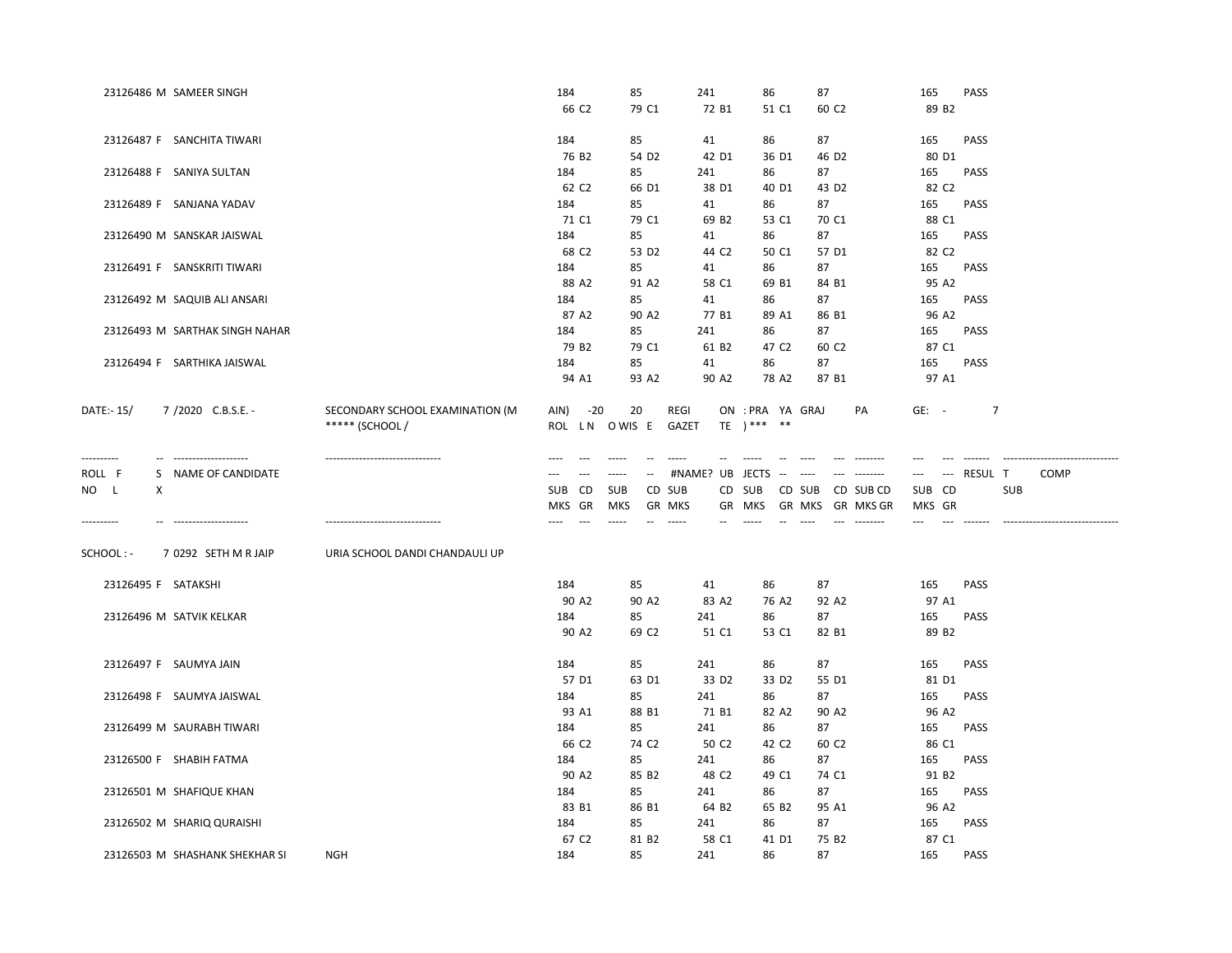|                                       |                                  | 43 D <sub>2</sub>       | 53 D <sub>2</sub>                    | 33 D <sub>2</sub>     | 33 D <sub>2</sub>                                 | 56 D1                                                                                                                 | 77 D1                    |                                              |
|---------------------------------------|----------------------------------|-------------------------|--------------------------------------|-----------------------|---------------------------------------------------|-----------------------------------------------------------------------------------------------------------------------|--------------------------|----------------------------------------------|
| 23126504 M SHASHWAT RAI               |                                  | 184                     | 85                                   | 241                   | 86                                                | 87                                                                                                                    | 165                      | <b>PASS</b>                                  |
|                                       |                                  | 57 D1                   | 71 C <sub>2</sub>                    | 33 D <sub>2</sub>     | 36 D1                                             | 68 C1                                                                                                                 | 85 C <sub>2</sub>        |                                              |
| 23126505 F SHAZMA ANSARI              |                                  | 184                     | 85                                   | 241                   | 86                                                | 87                                                                                                                    | 165                      | PASS                                         |
|                                       |                                  | 88 A2                   | 87 B1                                | 85 A2                 | 66 B1                                             | 85 B1                                                                                                                 | 93 B1                    |                                              |
| 23126506 M SHIKHAR MITTAL             |                                  | 184                     | 85                                   | 41                    | 86                                                | 87                                                                                                                    | 165                      | <b>PASS</b>                                  |
|                                       |                                  | 74 C1                   | 76 C1                                | 43 C <sub>2</sub>     | 52 C1                                             | 74 C1                                                                                                                 | 87 C1                    |                                              |
|                                       |                                  |                         |                                      |                       |                                                   |                                                                                                                       |                          |                                              |
| 23126507 M SHIKHAR SETH               |                                  | 184                     | 85                                   | 241                   | 86                                                | 87                                                                                                                    | 165                      | <b>PASS</b>                                  |
|                                       |                                  | 66 C2                   | 76 C1                                | 64 B2                 | 53 C1                                             | 87 B1                                                                                                                 | 87 C1                    |                                              |
| 23126508 M SHIMMIR                    |                                  | 184                     | 85                                   | 41                    | 86                                                | 87                                                                                                                    | 165                      | PASS                                         |
|                                       |                                  | 85 B1                   | 88 B1                                | 83 A2                 | 75 A2                                             | 96 A1                                                                                                                 | 94 B1                    |                                              |
|                                       |                                  |                         |                                      |                       |                                                   |                                                                                                                       |                          |                                              |
| 23126509 M SHITIKANTH SHUKLA          |                                  | 184                     | 85                                   | 241                   | 86                                                | 87                                                                                                                    | 165                      | PASS                                         |
|                                       |                                  | 77 B <sub>2</sub>       | 96 A1                                | 90 A2                 | 76 A2                                             | 95 A1                                                                                                                 | 96 A2                    |                                              |
| 23126510 M SHIVAM YADAV               |                                  | 184                     | 85                                   | 41                    | 86                                                | 87                                                                                                                    | 165                      | <b>PASS</b>                                  |
|                                       |                                  | 70 C1                   | 70 C <sub>2</sub>                    | 39 D1                 | 43 C <sub>2</sub>                                 | 84 B1                                                                                                                 | 88 C1                    |                                              |
| 23126511 M SHIVANG SAHU               |                                  | 184                     | 85                                   | 41                    | 86                                                | 87                                                                                                                    | 165                      | <b>PASS</b>                                  |
|                                       |                                  | 77 B <sub>2</sub>       | 75 C <sub>2</sub>                    | 69 B <sub>2</sub>     | 57 B <sub>2</sub>                                 | 88 B1                                                                                                                 | 91 B <sub>2</sub>        |                                              |
| 23126512 F SHIVANGI SHUKLA            |                                  | 184                     | 85                                   | 41                    | 86                                                | 87                                                                                                                    | 165                      | <b>PASS</b>                                  |
|                                       |                                  | 92 A1                   | 92 A2                                | 92 A1                 | 75 A2                                             | 95 A1                                                                                                                 | 97 A1                    |                                              |
| 23126513 M SHIVANSH MAHESHWARI        |                                  | 184                     | 85                                   | 241                   | 86                                                | 87                                                                                                                    | 165                      | <b>PASS</b>                                  |
|                                       |                                  | 76 B <sub>2</sub>       | 84 B <sub>2</sub>                    | 59 C1                 | 67 B1                                             | 91 A2                                                                                                                 | 91 B <sub>2</sub>        |                                              |
| 23126514 F SHREYANSHI MISHRA          |                                  | 184                     | 85                                   | 241                   | 86                                                | 87                                                                                                                    | 165                      | <b>PASS</b>                                  |
|                                       |                                  | 97 A1                   | 94 A1                                | 86 A2                 | 71 B1                                             | 95 A1                                                                                                                 | 98 A1                    |                                              |
| 23126515 F SHRISHTI AGRAWAL           |                                  | 184                     | 85                                   | 241                   | 86                                                | 87                                                                                                                    | 165                      | <b>PASS</b>                                  |
|                                       |                                  | 72 C1                   | 81 B <sub>2</sub>                    | 65 B <sub>2</sub>     | 55 C1                                             | 93 A2                                                                                                                 | 91 B <sub>2</sub>        |                                              |
| 23126516 F SHRUTI KESHARI             |                                  | 184                     | 85                                   | 41                    | 86                                                | 87                                                                                                                    | 165                      | PASS                                         |
|                                       |                                  | 89 A2                   | 85 B <sub>2</sub>                    | 69 B <sub>2</sub>     | 61 B <sub>2</sub>                                 | 95 A1                                                                                                                 | 96 A2                    |                                              |
|                                       |                                  |                         |                                      |                       |                                                   |                                                                                                                       |                          |                                              |
| 23126517 M SHUBHANSHU KESHARI         |                                  | 184                     | 85                                   | 41                    | 86                                                | 87                                                                                                                    | 165                      | PASS                                         |
|                                       |                                  | 83 B1                   | 88 B1                                | 93 A1                 | 70 B1                                             | 92 A2                                                                                                                 | 97 A1                    |                                              |
|                                       |                                  |                         |                                      |                       |                                                   |                                                                                                                       |                          |                                              |
| DATE:- 15/<br>7/2020 C.B.S.E. -       | SECONDARY SCHOOL EXAMINATION (M  | AIN)<br>$-20$           | 20                                   | REGI                  | ON : PRA YA GRAJ                                  | PA                                                                                                                    | $GE: -$                  | 8                                            |
|                                       | ***** (SCHOOL /                  |                         | ROL LN OWIS E                        | GAZET                 | TE $)***$ **                                      |                                                                                                                       |                          |                                              |
|                                       |                                  |                         |                                      |                       |                                                   |                                                                                                                       |                          |                                              |
| ----------<br>-- -------------------- | -------------------------------- | ----<br>$\overline{a}$  | $- - - - -$<br>$\sim$ $\sim$         | $- - - - -$           | $\sim$                                            | $- - - - - - - -$<br>$---$                                                                                            | $-$                      |                                              |
|                                       |                                  |                         |                                      |                       |                                                   | $---$                                                                                                                 |                          |                                              |
| ROLL F<br>S NAME OF CANDIDATE         |                                  | $\overline{a}$<br>$---$ | $\cdots$<br>$\overline{\phantom{a}}$ | #NAME? UB JECTS       | $\omega_{\rm{m}}=-\omega_{\rm{m}}\omega_{\rm{m}}$ |                                                                                                                       | $\hspace{0.05cm} \ldots$ | --- RESUL T<br><b>COMP</b>                   |
| NO L<br>X                             |                                  | SUB CD                  | <b>SUB</b>                           | CD SUB                | CD SUB                                            | CD SUB<br>CD SUB CD                                                                                                   | SUB CD                   | SUB                                          |
|                                       |                                  | MKS GR                  | <b>MKS</b>                           | <b>GR MKS</b>         | GR MKS                                            | GR MKS GR MKS GR                                                                                                      | MKS GR                   |                                              |
| ----------<br>-- -------------------- | -------------------------------  | $---$<br>$\cdots$       | $- - - - -$<br>$\sim$ $\sim$         | $\sim$<br>$- - - - -$ | $\sim$<br>$--- -$                                 | $\begin{array}{ccc} - & - & - & - & - & - & - \\ & - & - & - & - & - & - \\ & - & - & - & - & - \end{array}$<br>1.111 | ---<br>$---$             | --------------------------------<br>-------- |
|                                       |                                  |                         |                                      |                       |                                                   |                                                                                                                       |                          |                                              |
| SCHOOL: -<br>7 0292 SETH M R JAIP     | URIA SCHOOL DANDI CHANDAULI UP   |                         |                                      |                       |                                                   |                                                                                                                       |                          |                                              |
|                                       |                                  |                         |                                      |                       |                                                   |                                                                                                                       |                          |                                              |
| 23126518 F SHWETA YADAV               |                                  | 184                     | 85                                   | 241                   | 86                                                | 87                                                                                                                    | 165                      | PASS                                         |
|                                       |                                  | 75 C1                   | 89 B1                                | 63 B <sub>2</sub>     | 66 B1                                             | 92 A <sub>2</sub>                                                                                                     | 92 B1                    |                                              |
| 23126519 M SIDDHARTH KEJRIWAL         |                                  | 184                     | 85                                   | 41                    | 86                                                | 87                                                                                                                    | 165                      | PASS                                         |
|                                       |                                  | 74 C1                   | 76 C1                                | 48 C <sub>2</sub>     | 45 C <sub>2</sub>                                 | 86 B1                                                                                                                 | 90 B <sub>2</sub>        |                                              |
| 23126520 F SNEHA SINGH                |                                  | 184                     | 85                                   | 241                   | 86                                                | 87                                                                                                                    | 165                      | <b>PASS</b>                                  |
|                                       |                                  | 86 A2                   | 89 B1                                | 72 B1                 | 56 C1                                             | 89 A2                                                                                                                 | 94 B1                    |                                              |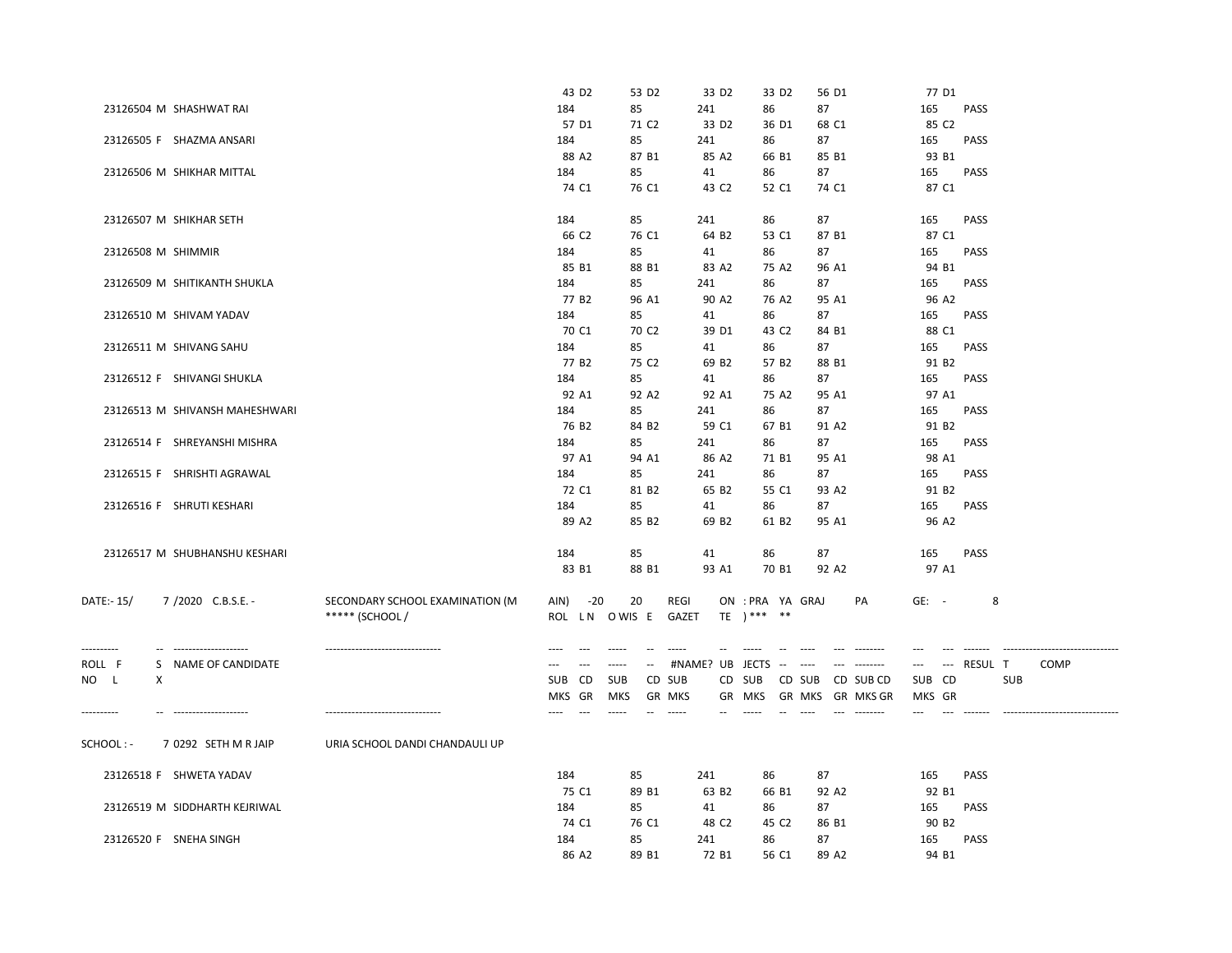| 23126521 M SUSHANT SINGH                                 |                                                    | 184                            | 85                | 241                  | 86                               | 87                                       | 165                | PASS                              |
|----------------------------------------------------------|----------------------------------------------------|--------------------------------|-------------------|----------------------|----------------------------------|------------------------------------------|--------------------|-----------------------------------|
|                                                          |                                                    | 79 B <sub>2</sub>              | 84 B <sub>2</sub> | 66 B <sub>2</sub>    | 59 B <sub>2</sub>                | 91 A2                                    | 95 A2              |                                   |
| 23126522 F SWATI SINGH                                   |                                                    | 184                            | 85                | 41                   | 86                               | 87                                       | 165                | PASS                              |
|                                                          |                                                    | 88 A2                          | 95 A1             | 95 A1                | 86 A1                            | 98 A1                                    | 99 A1              |                                   |
| 23126523 M SWAYAM PRAKASH SHUK                           | LA                                                 | 184                            | 85                | 41                   | 86                               | 87                                       | 165                | PASS                              |
|                                                          |                                                    | 88 A2                          | 77 C1             | 51 C1                | 54 C1                            | 94 A2                                    | 91 B <sub>2</sub>  |                                   |
| 23126524 M SYED SHEES ALI                                |                                                    | 184                            | 85                | 241                  | 86                               | 87                                       | 165                | <b>PASS</b>                       |
|                                                          |                                                    | 71 C1                          | 75 C <sub>2</sub> | 35 D <sub>2</sub>    | 39 D1                            | 53 D1                                    | 87 C1              |                                   |
| 23126525 M TALEEF ALAM                                   |                                                    | 184                            | 85                | 241                  | 86                               | 87                                       | 165                | PASS                              |
|                                                          |                                                    | 81 B1                          | 76 C1             | 51 C1                | 69 B1                            | 71 C1                                    | 89 B <sub>2</sub>  |                                   |
| 23126526 F TANISHA GUPTA                                 |                                                    | 184                            | 85                | 241                  | 86                               | 87                                       | 165                | PASS                              |
|                                                          |                                                    | 84 B1                          | 80 C1             | 40 D1                | 33 D <sub>2</sub>                | 56 D1                                    | 87 C1              |                                   |
| 23126527 F TANISHKA PRAKASH                              |                                                    | 184                            | 85                | 241                  | 86                               | 87                                       | 165                | PASS                              |
|                                                          |                                                    | 95 A1                          | 96 A1             | 78 B1                | 75 A2                            | 91 A2                                    | 98 A1              |                                   |
| 23126528 F TANNU SINGH                                   |                                                    | 184                            | 85                | 241                  | 86                               | 87                                       | 165                | PASS                              |
|                                                          |                                                    | 67 C <sub>2</sub>              | 73 C <sub>2</sub> | 46 C <sub>2</sub>    | 50 C1                            | 64 C <sub>2</sub>                        | 85 C2              |                                   |
| 23126529 M TARUN BATRA                                   |                                                    | 184                            | 85                | 241                  | 86                               | 87                                       | 165                | <b>PASS</b>                       |
|                                                          |                                                    | 84 B1                          | 65 D1             | 33 D <sub>2</sub>    | 37 D1                            | 82 B1                                    | 88 C1              |                                   |
| 23126530 M TUSHAR KESHARI                                |                                                    | 184                            | 85                | 241                  | 86                               | 87                                       | 165                | <b>PASS</b>                       |
|                                                          |                                                    | 91 A2                          | 83 B <sub>2</sub> | 33 D <sub>2</sub>    | 37 D1                            | 81 B2                                    | 92 B1              |                                   |
| 23126531 M UJJAWAL UPADHYAY                              |                                                    | 184                            | 85                | 41                   | 86                               | 87                                       | 165                | <b>PASS</b>                       |
|                                                          |                                                    | 78 B <sub>2</sub>              | 69 C <sub>2</sub> | 60 B <sub>2</sub>    | 62 B <sub>2</sub>                | 93 A2                                    | 93 B1              |                                   |
| 23126532 M UJJWAL KESHARI                                |                                                    | 184                            | 85                | 41                   | 86                               | 87                                       | 165                | PASS                              |
|                                                          |                                                    | 86 A2                          | 77 C1             | 61 B2                | 57 B <sub>2</sub>                | 82 B1                                    | 91 B <sub>2</sub>  |                                   |
| 23126533 F UTKARSHITA TIWARI                             |                                                    | 184                            | 85                | 241                  | 86                               | 87                                       | 165                | PASS                              |
|                                                          |                                                    | 71 C1                          | 88 B1             | 33 D <sub>2</sub>    | 45 C <sub>2</sub>                | 73 C1                                    | 88 C1              |                                   |
| 23126534 M UTSAV MISHRA                                  |                                                    | 184                            | 85                | 241                  | 86                               | 87                                       | 165                | PASS                              |
|                                                          |                                                    | 68 C2                          | 69 C <sub>2</sub> | 55 C1                | 55 C1                            | 76 B <sub>2</sub>                        | 87 C1              |                                   |
| 23126535 F VAIBHAVI CHAURASIA                            |                                                    | 184                            | 85                | 41                   | 86                               | 87                                       | 165                | PASS                              |
|                                                          |                                                    | 81 B1                          | 82 B <sub>2</sub> | 42 D1                | 49 C1                            | 77 B <sub>2</sub>                        | 88 C1              |                                   |
| 23126536 F VANSHIKA AGRAWAL                              |                                                    | 184                            | 85                | 241                  | 86                               | 87                                       | 165                | PASS                              |
|                                                          |                                                    | 80 B <sub>2</sub>              | 90 A2             | 33 D <sub>2</sub>    | 47 C <sub>2</sub>                | 90 A <sub>2</sub>                        | 93 B1              |                                   |
| 23126537 M VIBHOR JAIN                                   |                                                    | 184                            | 85                | 41                   | 86                               | 87                                       | 165                | PASS                              |
|                                                          |                                                    | 78 B <sub>2</sub>              | 84 B <sub>2</sub> | 76 B1                | 77 A2                            | 80 B <sub>2</sub>                        | 93 B1              |                                   |
| 23126538 F VIDUSHI GUJRATI                               |                                                    | 184                            | 85                | 241                  | 86                               | 87                                       | 165                | <b>PASS</b>                       |
|                                                          |                                                    | 71 C1                          | 71 C <sub>2</sub> | 33 D <sub>2</sub>    | 39 D1                            | 73 C1                                    | 86 C1              |                                   |
| 23126539 M YASHASHVA KESHERI                             |                                                    | 184                            | 85                | 41                   | 86                               | 87                                       | 165                | <b>PASS</b>                       |
|                                                          |                                                    | 78 B <sub>2</sub>              | 79 C1             | 75 B1                | 70 B1                            | 89 A2                                    | 94 B1              |                                   |
| 23126540 F YASHI GUPTA                                   |                                                    | 184                            | 85                | 241                  | 86                               | 87                                       | 165                | PASS                              |
|                                                          |                                                    | 77 B <sub>2</sub>              | 79 C1             | 37 D1                | 49 C1                            | 75 B <sub>2</sub>                        | 88 C1              |                                   |
| DATE:- 15/<br>7/2020 C.B.S.E. -                          | SECONDARY SCHOOL EXAMINATION (M<br>***** (SCHOOL / | AIN)<br>$-20$<br>ROL LN OWIS E | 20                | <b>REGI</b><br>GAZET | ON : PRA YA GRAJ<br>TE $)***$ ** | PA                                       | $GE: -$            | 9                                 |
| ----------<br>S NAME OF CANDIDATE<br>ROLL F<br>X<br>NO L |                                                    | SUB CD                         | SUB<br>CD SUB     | #NAME? UB JECTS      | $\sim$                           | $\sim$ $\sim$<br>CD SUB CD SUB CD SUB CD | $\cdots$<br>SUB CD | --- RESUL T<br><b>COMP</b><br>SUB |